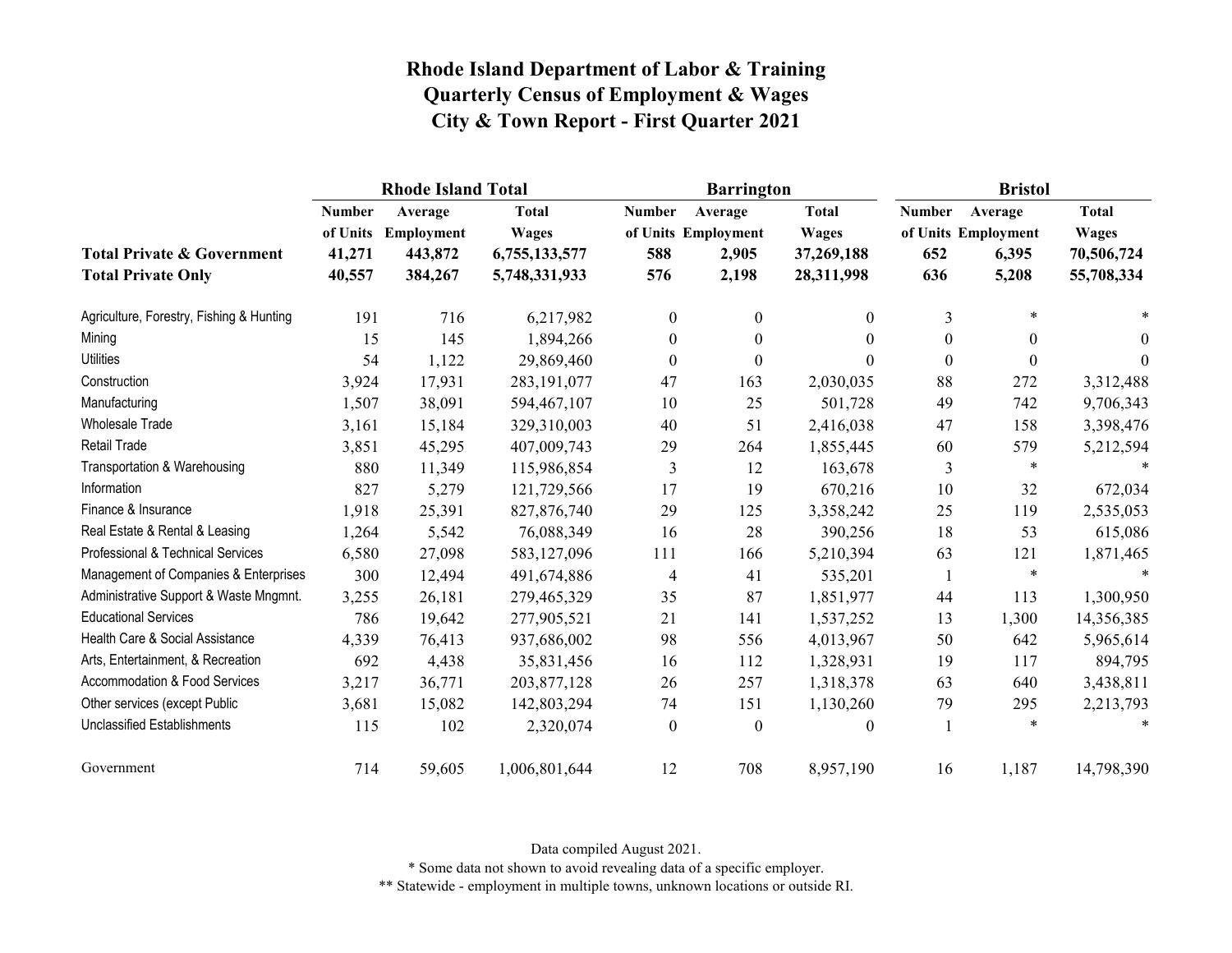|                                                                    |                             | <b>Burrillville</b>                              |                                                          |                             | <b>Central Falls</b>                             |                                                          | Charlestown                 |                                                  |                                                          |
|--------------------------------------------------------------------|-----------------------------|--------------------------------------------------|----------------------------------------------------------|-----------------------------|--------------------------------------------------|----------------------------------------------------------|-----------------------------|--------------------------------------------------|----------------------------------------------------------|
| <b>Total Private &amp; Government</b><br><b>Total Private Only</b> | <b>Number</b><br>339<br>323 | Average<br>of Units Employment<br>3,089<br>2,297 | <b>Total</b><br><b>Wages</b><br>37,134,442<br>27,038,444 | <b>Number</b><br>326<br>317 | Average<br>of Units Employment<br>2,869<br>2,266 | <b>Total</b><br><b>Wages</b><br>29,525,301<br>22,302,391 | <b>Number</b><br>266<br>251 | Average<br>of Units Employment<br>1,392<br>1,175 | <b>Total</b><br><b>Wages</b><br>16,738,777<br>13,929,637 |
| Agriculture, Forestry, Fishing & Hunting                           | $\overline{2}$              | $\ast$                                           | *                                                        | $\theta$                    | $\theta$                                         | 0                                                        | 4                           | ∗                                                |                                                          |
| Mining                                                             | 0                           | $\Omega$                                         | 0                                                        | $\Omega$                    | 0                                                | 0                                                        |                             |                                                  |                                                          |
| <b>Utilities</b>                                                   | 2                           | $\star$                                          |                                                          | $\Omega$                    | 0                                                |                                                          | $\theta$                    | $\theta$                                         | $\Omega$                                                 |
| Construction                                                       | 74                          | 265                                              | 4,013,409                                                | 59                          | 179                                              | 1,813,728                                                | 48                          | 155                                              | 2,146,573                                                |
| Manufacturing                                                      | 11                          | 570                                              | 6,864,214                                                | 23                          | 508                                              | 4,994,602                                                | 3                           | 234                                              | 2,583,327                                                |
| Wholesale Trade                                                    | 23                          | 65                                               | 1,217,844                                                | 3                           | $\ast$                                           | $\ast$                                                   | 15                          | 25                                               | 684,965                                                  |
| <b>Retail Trade</b>                                                | 21                          | 144                                              | 1,021,082                                                | 52                          | 259                                              | 2,214,661                                                | 20                          | 127                                              | 1,103,826                                                |
| Transportation & Warehousing                                       | 6                           | 65                                               | 448,818                                                  | 17                          | 37                                               | 263,519                                                  | 2                           | $\ast$                                           |                                                          |
| Information                                                        | 5                           | 26                                               | 147,694                                                  |                             | $\ast$                                           | $\ast$                                                   | 7                           | 33                                               | 280,854                                                  |
| Finance & Insurance                                                |                             | 12                                               | 462,838                                                  | 6                           | 27                                               | 343,168                                                  | 13                          | 34                                               | 738,895                                                  |
| Real Estate & Rental & Leasing                                     | 6                           | $\ast$                                           | $\ast$                                                   | 6                           | 21                                               | 194,632                                                  | 10                          | 35                                               | 528,712                                                  |
| Professional & Technical Services                                  | 32                          | 56                                               | 1,536,038                                                | 10                          | 27                                               | 306,310                                                  | 30                          | 51                                               | 1,305,282                                                |
| Management of Companies & Enterprises                              | $\Omega$                    | $\boldsymbol{0}$                                 | $\theta$                                                 | $\theta$                    | $\overline{0}$                                   | $\theta$                                                 | $\overline{2}$              | $\ast$                                           |                                                          |
| Administrative Support & Waste Mngmnt.                             | 28                          | 80                                               | 1,232,709                                                | 26                          | 271                                              | 3,624,399                                                | 19                          | 40                                               | 623,801                                                  |
| <b>Educational Services</b>                                        | 3                           | 3                                                | 13,504                                                   | 4                           | 214                                              | 2,786,226                                                | 4                           | $\overline{4}$                                   | 23,550                                                   |
| Health Care & Social Assistance                                    | 35                          | 555                                              | 5,769,332                                                | 45                          | 427                                              | 3,724,936                                                | 24                          | 223                                              | 2,313,856                                                |
| Arts, Entertainment, & Recreation                                  | 5                           | 20                                               | 105,844                                                  | $\theta$                    | $\overline{0}$                                   | $\boldsymbol{0}$                                         | $\overline{4}$              | 26                                               | 281,382                                                  |
| Accommodation & Food Services                                      | 27                          | 237                                              | 1,231,627                                                | 32                          | 182                                              | 972,400                                                  | 22                          | 123                                              | 783,343                                                  |
| Other services (except Public                                      | 39                          | 131                                              | 1,489,177                                                | 33                          | 86                                               | 671,727                                                  | 22                          | 41                                               | 298,035                                                  |
| <b>Unclassified Establishments</b>                                 | $\theta$                    | $\theta$                                         | 0                                                        | $\theta$                    | $\theta$                                         | $\theta$                                                 |                             | $\ast$                                           |                                                          |
| Government                                                         | 16                          | 792                                              | 10,095,998                                               | 9                           | 603                                              | 7,222,910                                                | 15                          | 217                                              | 2,809,140                                                |

Data compiled August 2021.

\* Some data not shown to avoid revealing data of a specific employer.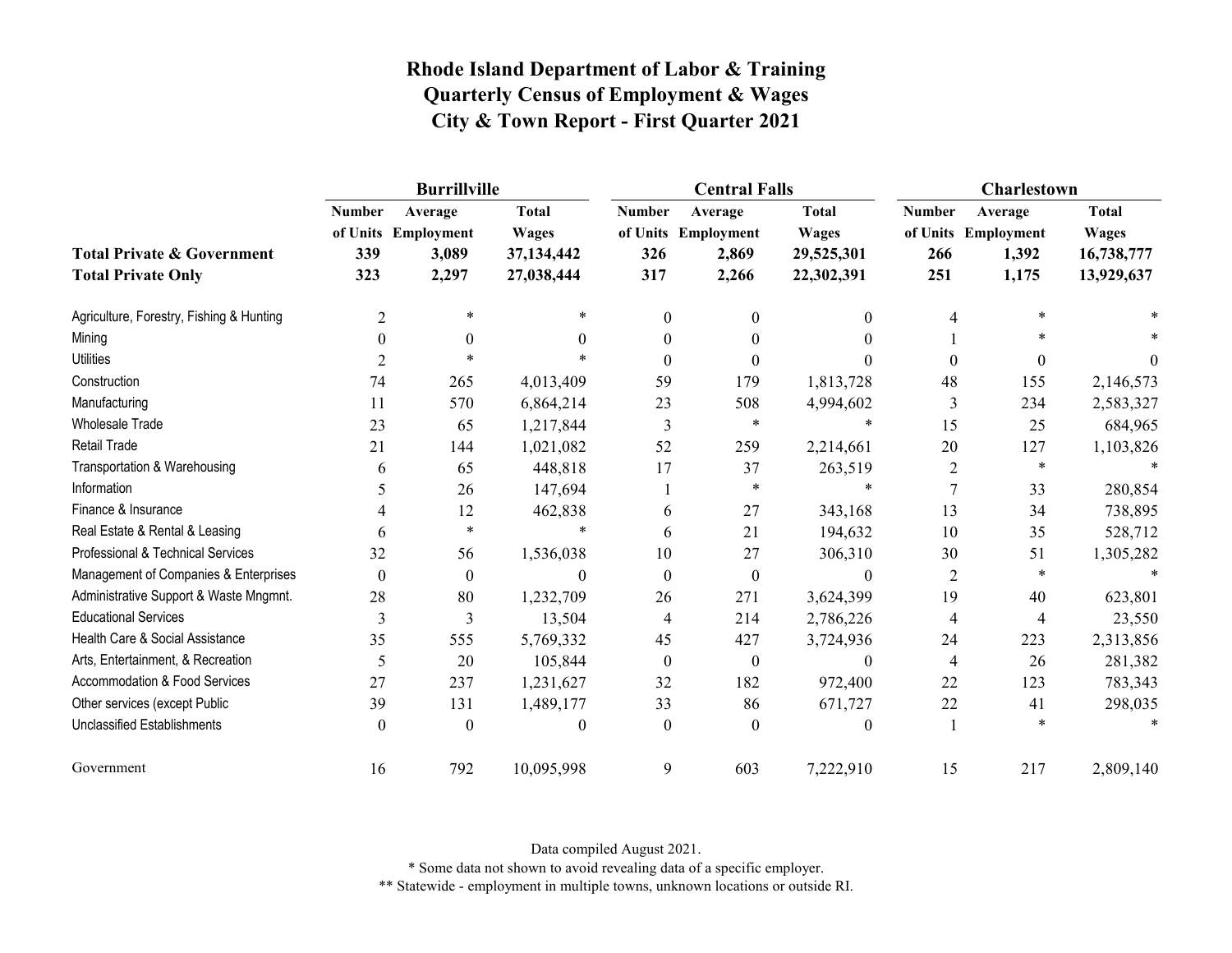|                                                                    | Coventry                    |                                                  |                                                          |                                 | <b>Cranston</b>                                    |                                                            | Cumberland                  |                                                    |                                                              |
|--------------------------------------------------------------------|-----------------------------|--------------------------------------------------|----------------------------------------------------------|---------------------------------|----------------------------------------------------|------------------------------------------------------------|-----------------------------|----------------------------------------------------|--------------------------------------------------------------|
| <b>Total Private &amp; Government</b><br><b>Total Private Only</b> | <b>Number</b><br>774<br>758 | Average<br>of Units Employment<br>7,410<br>6,291 | <b>Total</b><br><b>Wages</b><br>86,976,631<br>72,074,636 | <b>Number</b><br>2,727<br>2,690 | Average<br>of Units Employment<br>33,478<br>27,147 | <b>Total</b><br><b>Wages</b><br>419,078,753<br>296,019,869 | <b>Number</b><br>968<br>955 | Average<br>of Units Employment<br>11,088<br>10,012 | <b>Total</b><br><b>Wages</b><br>176, 341, 143<br>163,453,730 |
| Agriculture, Forestry, Fishing & Hunting                           | 3                           | $\star$                                          | *                                                        | 14                              | 62                                                 | 407,001                                                    |                             | $\ast$                                             |                                                              |
| Mining                                                             | $\theta$                    | $\boldsymbol{0}$                                 | $\theta$                                                 | $\overline{2}$                  | $\ast$                                             |                                                            |                             | $\ast$                                             |                                                              |
| <b>Utilities</b>                                                   |                             | $\star$                                          |                                                          | $\boldsymbol{0}$                | $\mathbf{0}$                                       | $\theta$                                                   | $\overline{2}$              | $\ast$                                             | $\ast$                                                       |
| Construction                                                       | 131                         | 501                                              | 6,545,259                                                | 254                             | 1,137                                              | 16,973,060                                                 | 129                         | 613                                                | 13,248,278                                                   |
| Manufacturing                                                      | 37                          | 382                                              | 9,017,816                                                | 138                             | 3,562                                              | 46,270,684                                                 | 34                          | 1,382                                              | 17,860,192                                                   |
| Wholesale Trade                                                    | 40                          | 311                                              | 7,420,719                                                | 159                             | 1,232                                              | 20,134,090                                                 | 67                          | 676                                                | 12,048,822                                                   |
| Retail Trade                                                       | 92                          | 1,703                                            | 13,202,731                                               | 307                             | 4,806                                              | 38,409,301                                                 | 83                          | 840                                                | 7,658,310                                                    |
| Transportation & Warehousing                                       | 10                          | 232                                              | 1,197,512                                                | 70                              | 804                                                | 7,924,356                                                  | 24                          | 595                                                | 5,680,861                                                    |
| Information                                                        | 6                           | 9                                                | 150,281                                                  | 36                              | 275                                                | 4,960,263                                                  | 15                          | 79                                                 | 1,549,600                                                    |
| Finance & Insurance                                                | 30                          | 109                                              | 1,748,691                                                | 148                             | 612                                                | 15,888,008                                                 | 42                          | 119                                                | 2,498,803                                                    |
| Real Estate & Rental & Leasing                                     | 19                          | 34                                               | 259,636                                                  | 98                              | 371                                                | 5,538,319                                                  | 36                          | 121                                                | 1,572,240                                                    |
| Professional & Technical Services                                  | 67                          | 478                                              | 11,639,365                                               | 338                             | 2,415                                              | 41,335,454                                                 | 149                         | 343                                                | 8,898,696                                                    |
| Management of Companies & Enterprises                              | 6                           | 57                                               | 1,238,709                                                | 11                              | $\ast$                                             | $\ast$                                                     | 13                          | 1,435                                              | 51,008,109                                                   |
| Administrative Support & Waste Mngmnt.                             | 63                          | 336                                              | 3,106,465                                                | 211                             | 2,985                                              | 26,021,400                                                 | 59                          | 1,166                                              | 15,974,619                                                   |
| <b>Educational Services</b>                                        | 11                          | 88                                               | 459,958                                                  | 41                              | 330                                                | 1,728,535                                                  | 22                          | 304                                                | 3,750,698                                                    |
| Health Care & Social Assistance                                    | 96                          | 1,090                                            | 10,903,840                                               | 352                             | 4,000                                              | 37,876,168                                                 | 101                         | 635                                                | 6,808,862                                                    |
| Arts, Entertainment, & Recreation                                  | 8                           | 16                                               | 72,062                                                   | 38                              | 234                                                | 1,455,370                                                  | 12                          | 87                                                 | 321,750                                                      |
| <b>Accommodation &amp; Food Services</b>                           | 59                          | 732                                              | 3,502,605                                                | 211                             | 2,845                                              | 14,368,832                                                 | 68                          | 765                                                | 3,614,720                                                    |
| Other services (except Public                                      | 79                          | 206                                              | 1,554,467                                                | 262                             | 1,274                                              | 12,275,578                                                 | 97                          | 600                                                | 5,630,119                                                    |
| <b>Unclassified Establishments</b>                                 | $\boldsymbol{0}$            | $\boldsymbol{0}$                                 | $\mathbf{0}$                                             | $\boldsymbol{0}$                | $\boldsymbol{0}$                                   | $\theta$                                                   | $\boldsymbol{0}$            | $\boldsymbol{0}$                                   | $\theta$                                                     |
| Government                                                         | 16                          | 1,119                                            | 14,901,995                                               | 37                              | 6,331                                              | 123,058,884                                                | 13                          | 1,076                                              | 12,887,413                                                   |

Data compiled August 2021.

\* Some data not shown to avoid revealing data of a specific employer.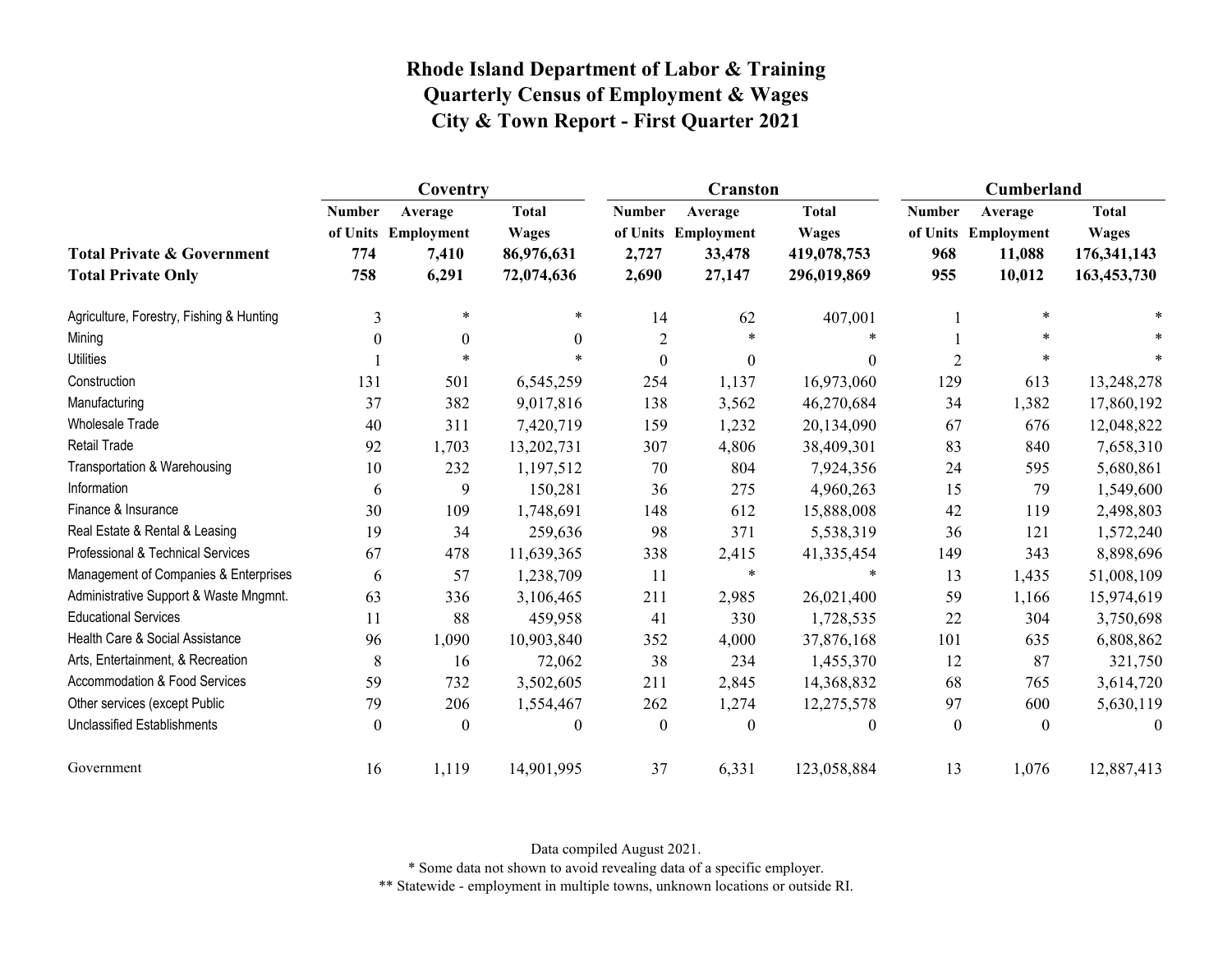|                                                                    |                             | <b>East Greenwich</b>                            |                                                            |                                 | <b>East Providence</b>                             |                                                            | <b>Exeter</b>               |                                                  |                                                          |
|--------------------------------------------------------------------|-----------------------------|--------------------------------------------------|------------------------------------------------------------|---------------------------------|----------------------------------------------------|------------------------------------------------------------|-----------------------------|--------------------------------------------------|----------------------------------------------------------|
| <b>Total Private &amp; Government</b><br><b>Total Private Only</b> | <b>Number</b><br>901<br>887 | Average<br>of Units Employment<br>7,424<br>6,772 | <b>Total</b><br><b>Wages</b><br>98,187,804<br>88, 364, 734 | <b>Number</b><br>1,557<br>1,541 | Average<br>of Units Employment<br>20,662<br>19,198 | <b>Total</b><br><b>Wages</b><br>268,499,553<br>245,665,763 | <b>Number</b><br>202<br>197 | Average<br>of Units Employment<br>1,581<br>1,481 | <b>Total</b><br><b>Wages</b><br>18,099,845<br>17,131,304 |
| Agriculture, Forestry, Fishing & Hunting                           | 3                           | 9                                                | 55,386                                                     |                                 | $\ast$                                             | $\star$                                                    | 7                           | 37                                               | 239,357                                                  |
| Mining                                                             | $\theta$                    | $\theta$                                         | $\Omega$                                                   | $\theta$                        | $\theta$                                           | $\theta$                                                   | $\theta$                    | $\mathbf{0}$                                     | $\theta$                                                 |
| <b>Utilities</b>                                                   |                             | $\star$                                          | $\ast$                                                     | $\boldsymbol{0}$                | $\boldsymbol{0}$                                   | $\Omega$                                                   | $\boldsymbol{0}$            | $\boldsymbol{0}$                                 | $\theta$                                                 |
| Construction                                                       | 45                          | 202                                              | 2,898,884                                                  | 189                             | 792                                                | 12,351,131                                                 | 41                          | 80                                               | 839,892                                                  |
| Manufacturing                                                      | 22                          | 263                                              | 4,470,721                                                  | 79                              | 2,141                                              | 29,757,794                                                 | 9                           | 53                                               | 728,490                                                  |
| <b>Wholesale Trade</b>                                             | 60                          | 214                                              | 5,498,084                                                  | 94                              | 781                                                | 13,040,693                                                 | 14                          | 44                                               | 689,724                                                  |
| <b>Retail Trade</b>                                                | 64                          | 764                                              | 7,019,549                                                  | 130                             | 1,743                                              | 16,926,666                                                 | 13                          | 70                                               | 708,554                                                  |
| Transportation & Warehousing                                       | 6                           | 82                                               | 670,701                                                    | 39                              | 307                                                | 2,686,403                                                  | 5                           | 96                                               | 622,944                                                  |
| Information                                                        | 16                          | 80                                               | 2,115,232                                                  | 18                              | 318                                                | 6,195,143                                                  | 3                           | $\ast$                                           |                                                          |
| Finance & Insurance                                                | 59                          | 326                                              | 9,074,249                                                  | 102                             | 3,300                                              | 62,285,247                                                 | 6                           | 5                                                | 53,971                                                   |
| Real Estate & Rental & Leasing                                     | 32                          | 61                                               | 625,400                                                    | 47                              | 207                                                | 2,375,554                                                  | 8                           | 9                                                | 905,975                                                  |
| Professional & Technical Services                                  | 176                         | 647                                              | 13,359,309                                                 | 217                             | 1,106                                              | 21,021,724                                                 | 21                          | 374                                              | 7,261,979                                                |
| Management of Companies & Enterprises                              | 8                           | 280                                              | 6,561,392                                                  | 11                              | $\ast$                                             |                                                            |                             | $\ast$                                           |                                                          |
| Administrative Support & Waste Mngmnt.                             | 54                          | 344                                              | 3,733,559                                                  | 117                             | 1,042                                              | 9,574,348                                                  | 24                          | 128                                              | 1,741,710                                                |
| <b>Educational Services</b>                                        | 19                          | 584                                              | 6,840,079                                                  | 24                              | 407                                                | 4,335,869                                                  | $\overline{2}$              | $\ast$                                           |                                                          |
| Health Care & Social Assistance                                    | 149                         | 1,522                                            | 17,164,837                                                 | 178                             | 4,540                                              | 48,346,901                                                 | 12                          | 214                                              | 1,748,978                                                |
| Arts, Entertainment, & Recreation                                  | 14                          | 53                                               | 329,653                                                    | 33                              | 340                                                | 2,136,835                                                  | $\overline{4}$              | 164                                              | 411,499                                                  |
| Accommodation & Food Services                                      | 74                          | 1,051                                            | 5,514,797                                                  | 116                             | 1,555                                              | 8,106,821                                                  | 16                          | 155                                              | 818,422                                                  |
| Other services (except Public                                      | 84                          | 285                                              | 2,344,612                                                  | 146                             | 549                                                | 5,236,925                                                  | 11                          | 33                                               | 283,422                                                  |
| <b>Unclassified Establishments</b>                                 |                             | $\ast$                                           |                                                            | $\boldsymbol{0}$                | $\boldsymbol{0}$                                   | $\theta$                                                   | $\mathbf{0}$                | $\boldsymbol{0}$                                 | $\theta$                                                 |
| Government                                                         | 14                          | 652                                              | 9,823,070                                                  | 16                              | 1,464                                              | 22,833,790                                                 | 5                           | 100                                              | 968,541                                                  |

Data compiled August 2021.

\* Some data not shown to avoid revealing data of a specific employer.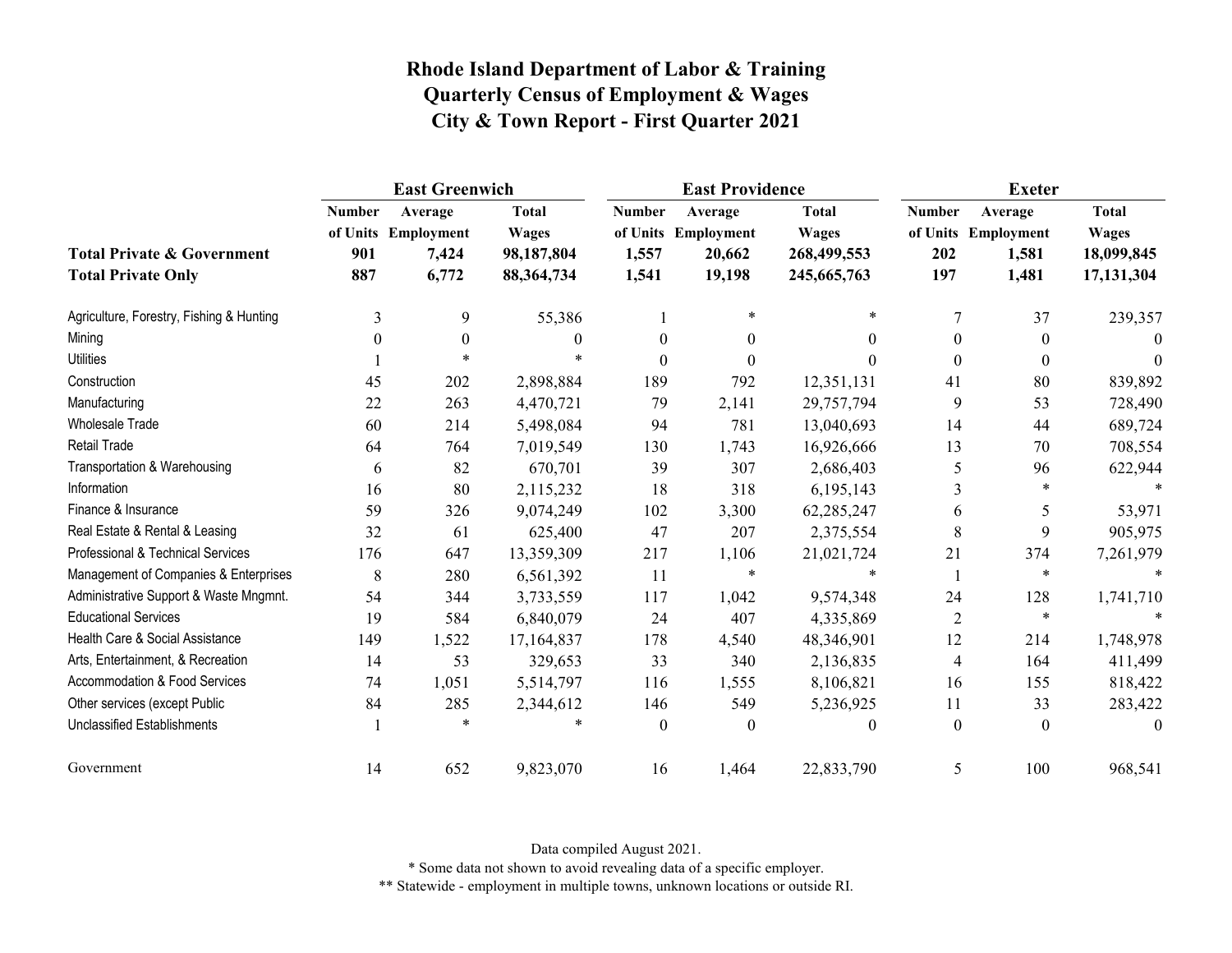|                                                                    | Foster                      |                                              |                                                        |                             | Glocester                                        |                                                         | Hopkinton                   |                                                  |                                                          |
|--------------------------------------------------------------------|-----------------------------|----------------------------------------------|--------------------------------------------------------|-----------------------------|--------------------------------------------------|---------------------------------------------------------|-----------------------------|--------------------------------------------------|----------------------------------------------------------|
| <b>Total Private &amp; Government</b><br><b>Total Private Only</b> | <b>Number</b><br>110<br>104 | Average<br>of Units Employment<br>375<br>286 | <b>Total</b><br><b>Wages</b><br>3,694,018<br>2,667,999 | <b>Number</b><br>216<br>199 | Average<br>of Units Employment<br>1,536<br>1,048 | <b>Total</b><br><b>Wages</b><br>15,640,774<br>9,725,557 | <b>Number</b><br>212<br>200 | Average<br>of Units Employment<br>1,226<br>1,097 | <b>Total</b><br><b>Wages</b><br>12,965,835<br>11,669,896 |
| Agriculture, Forestry, Fishing & Hunting                           |                             | $\ast$                                       | *                                                      | $\overline{2}$              | $\ast$                                           | $\ast$                                                  | 6                           |                                                  | 60,563                                                   |
| Mining                                                             |                             | 0                                            | $\theta$                                               | $\theta$                    | $\theta$                                         | $\Omega$                                                |                             |                                                  |                                                          |
| <b>Utilities</b>                                                   |                             | $\boldsymbol{0}$                             | 0                                                      | $\theta$                    | $\theta$                                         | 0                                                       | $\theta$                    | $\theta$                                         |                                                          |
| Construction                                                       | 25                          | 47                                           | 545,652                                                | 57                          | 140                                              | 1,660,770                                               | 53                          | 183                                              | 2,467,601                                                |
| Manufacturing                                                      | 2                           | $\ast$                                       | $\ast$                                                 |                             | $\ast$                                           | $\ast$                                                  | 13                          | 368                                              | 4,095,360                                                |
| <b>Wholesale Trade</b>                                             |                             | 29                                           | 315,809                                                |                             | $\ast$                                           | $\ast$                                                  | 11                          | 19                                               | 250,375                                                  |
| <b>Retail Trade</b>                                                |                             | 24                                           | 147,684                                                | 18                          | 210                                              | 1,174,904                                               | 17                          | 114                                              | 941,205                                                  |
| Transportation & Warehousing                                       |                             | 24                                           | 224,116                                                |                             | 55                                               | 579,232                                                 |                             | $\ast$                                           | $\ast$                                                   |
| Information                                                        |                             | $\ast$                                       | $\ast$                                                 |                             | 19                                               | 96,644                                                  | 3                           | 10                                               | 37,630                                                   |
| Finance & Insurance                                                |                             | $\ast$                                       | *                                                      | 8                           | 21                                               | 312,900                                                 |                             | 5                                                | 67,210                                                   |
| Real Estate & Rental & Leasing                                     |                             | $\ast$                                       | $\ast$                                                 |                             | $8\,$                                            | 98,223                                                  | 2                           |                                                  | $\ast$                                                   |
| Professional & Technical Services                                  | 15                          | 26                                           | 242,467                                                | 13                          | 85                                               | 2,176,266                                               | 14                          | 70                                               | 988,454                                                  |
| Management of Companies & Enterprises                              |                             | $\ast$                                       | $\ast$                                                 | $\Omega$                    | $\Omega$                                         | $\theta$                                                | $\overline{2}$              | $\ast$                                           |                                                          |
| Administrative Support & Waste Mngmnt.                             | 8                           | 11                                           | 108,003                                                | 15                          | 38                                               | 325,529                                                 | 18                          | 17                                               | 238,786                                                  |
| <b>Educational Services</b>                                        |                             | $\ast$                                       | $\ast$                                                 | $\overline{2}$              | $\ast$                                           | $\ast$                                                  |                             | $\ast$                                           |                                                          |
| Health Care & Social Assistance                                    | 10                          | 52                                           | 544,885                                                | 20                          | 217                                              | 1,854,785                                               | 24                          | 186                                              | 1,722,140                                                |
| Arts, Entertainment, & Recreation                                  |                             | 10                                           | 122,579                                                | 3                           | 6                                                | 70,775                                                  | 5                           | 25                                               | 104,778                                                  |
| Accommodation & Food Services                                      | 6                           | 18                                           | 71,840                                                 | 17                          | 177                                              | 678,127                                                 | 8                           | 39                                               | 217,050                                                  |
| Other services (except Public                                      | 8                           | 9                                            | 56,813                                                 | 19                          | 37                                               | 370,440                                                 | 16                          | 34                                               | 244,171                                                  |
| <b>Unclassified Establishments</b>                                 | $\Omega$                    | $\Omega$                                     | 0                                                      | $\Omega$                    | $\Omega$                                         | $\theta$                                                | $\theta$                    | $\theta$                                         | $\Omega$                                                 |
| Government                                                         | 6                           | 89                                           | 1,026,019                                              | 17                          | 488                                              | 5,915,217                                               | 12                          | 129                                              | 1,295,939                                                |

Data compiled August 2021.

\* Some data not shown to avoid revealing data of a specific employer.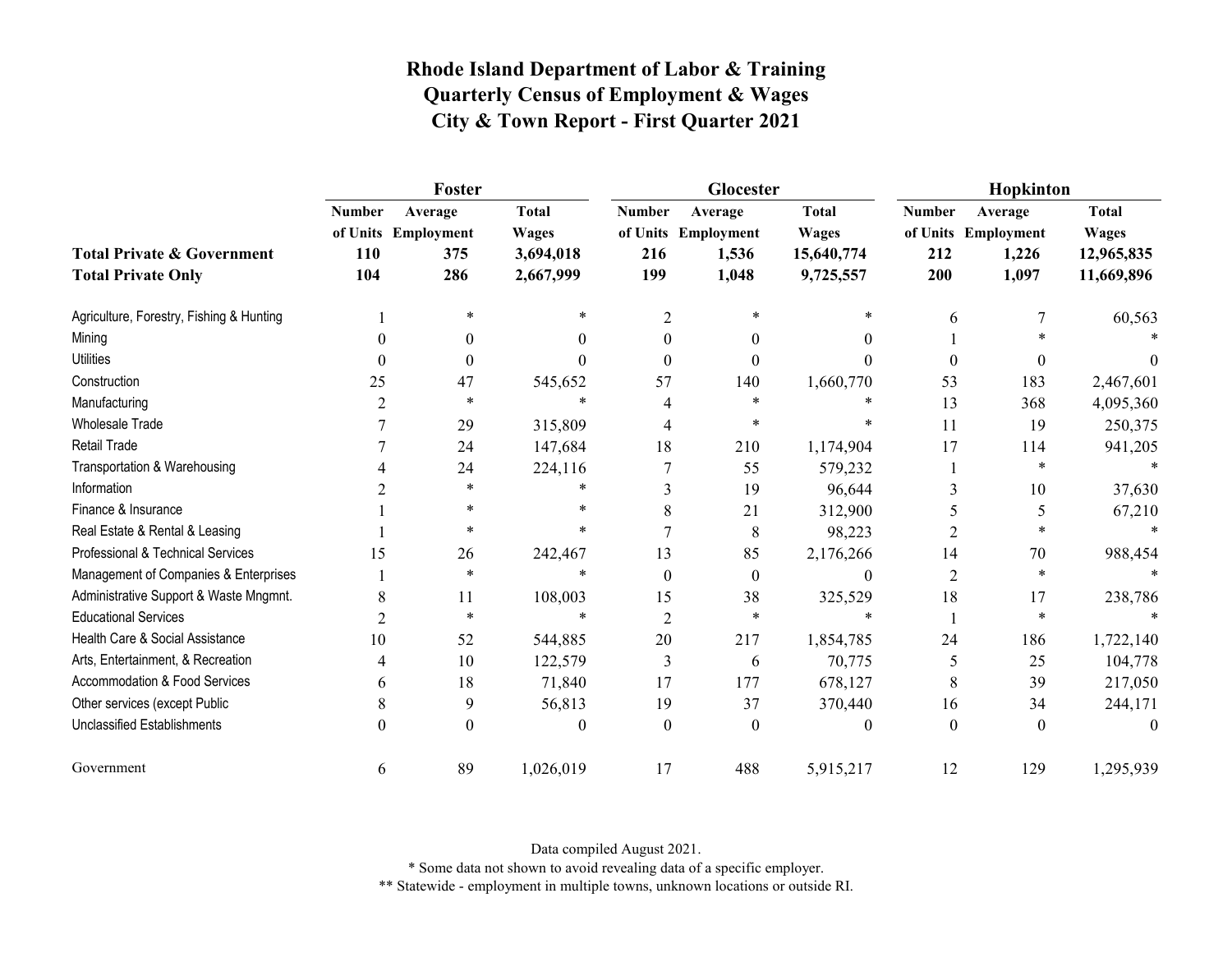|                                                                    | <b>Jamestown</b>            |                                              |                                                         |                                 | <b>Johnston</b>                                    |                                                            | Lincoln                     |                                                    |                                                              |
|--------------------------------------------------------------------|-----------------------------|----------------------------------------------|---------------------------------------------------------|---------------------------------|----------------------------------------------------|------------------------------------------------------------|-----------------------------|----------------------------------------------------|--------------------------------------------------------------|
| <b>Total Private &amp; Government</b><br><b>Total Private Only</b> | <b>Number</b><br>224<br>209 | Average<br>of Units Employment<br>992<br>689 | <b>Total</b><br><b>Wages</b><br>13,284,302<br>9,643,994 | <b>Number</b><br>1,165<br>1,151 | Average<br>of Units Employment<br>15,623<br>14,373 | <b>Total</b><br><b>Wages</b><br>291,417,581<br>273,377,424 | <b>Number</b><br>861<br>840 | Average<br>of Units Employment<br>14,574<br>13,412 | <b>Total</b><br><b>Wages</b><br>243,647,635<br>225, 151, 282 |
| Agriculture, Forestry, Fishing & Hunting                           | 4                           | 17                                           | 80,662                                                  | 6                               | 47                                                 | 275,185                                                    | $\overline{2}$              | $\ast$                                             |                                                              |
| Mining                                                             | 0                           | $\theta$                                     | $\theta$                                                |                                 | $\ast$                                             | $\ast$                                                     | $\overline{0}$              | $\Omega$                                           | $\Omega$                                                     |
| <b>Utilities</b>                                                   | 0                           | $\boldsymbol{0}$                             | $\theta$                                                | $\overline{2}$                  | $\ast$                                             | *                                                          | 4                           | $\ast$                                             |                                                              |
| Construction                                                       | 22                          | 73                                           | 915,035                                                 | 172                             | 876                                                | 13,398,392                                                 | 100                         | 921                                                | 13,422,759                                                   |
| Manufacturing                                                      | 5                           |                                              | 185,764                                                 | 70                              | 626                                                | 5,914,035                                                  | 49                          | 1,939                                              | 27,910,455                                                   |
| Wholesale Trade                                                    | 16                          | 46                                           | 2,007,525                                               | 45                              | 231                                                | 4,310,277                                                  | 62                          | 517                                                | 9,183,516                                                    |
| <b>Retail Trade</b>                                                | 10                          | 61                                           | 417,850                                                 | 136                             | 1,575                                              | 14,001,945                                                 | 60                          | 900                                                | 10,091,518                                                   |
| Transportation & Warehousing                                       | 4                           | $\ast$                                       | $\ast$                                                  | 41                              | 525                                                | 4,895,512                                                  | 18                          | 373                                                | 3,943,251                                                    |
| Information                                                        | 4                           | 14                                           | 216,063                                                 | 10                              | 296                                                | 11,912,146                                                 | 13                          | 190                                                | 3,319,785                                                    |
| Finance & Insurance                                                | 5                           | 9                                            | 219,310                                                 | 32                              | 4,180                                              | 159,099,694                                                | 34                          | 2,851                                              | 91,026,799                                                   |
| Real Estate & Rental & Leasing                                     | 8                           | 17                                           | 188,284                                                 | 42                              | 344                                                | 4,699,102                                                  | 32                          | 81                                                 | 1,119,257                                                    |
| Professional & Technical Services                                  | 50                          | 131                                          | 2,757,381                                               | 104                             | 334                                                | 6,624,871                                                  | 142                         | 645                                                | 13,606,529                                                   |
| Management of Companies & Enterprises                              |                             | $\ast$                                       | $\ast$                                                  | 7                               | 37                                                 | 1,099,725                                                  | 9                           | 590                                                | 15,488,388                                                   |
| Administrative Support & Waste Mngmnt.                             | 23                          | 53                                           | 533,385                                                 | 128                             | 1,899                                              | 17,189,730                                                 | 65                          | 686                                                | 6,265,172                                                    |
| <b>Educational Services</b>                                        | $\theta$                    | $\mathbf{0}$                                 | $\theta$                                                | 11                              | 37                                                 | 268,245                                                    | 10                          | 209                                                | 4,201,437                                                    |
| Health Care & Social Assistance                                    | 11                          | 57                                           | 438,075                                                 | 145                             | 1,857                                              | 19,169,889                                                 | 93                          | 1,163                                              | 11,813,564                                                   |
| Arts, Entertainment, & Recreation                                  | 10                          | 85                                           | 805,767                                                 | 9                               | 30                                                 | 148,262                                                    | 17                          | 299                                                | 1,642,558                                                    |
| Accommodation & Food Services                                      | 15                          | 71                                           | 411,235                                                 | 95                              | 985                                                | 4,761,082                                                  | 56                          | 1,679                                              | 7,567,881                                                    |
| Other services (except Public                                      | 21                          | 47                                           | 463,209                                                 | 95                              | 443                                                | 3,790,864                                                  | 74                          | 297                                                | 2,477,490                                                    |
| <b>Unclassified Establishments</b>                                 | $\theta$                    | $\theta$                                     | $\boldsymbol{0}$                                        | $\boldsymbol{0}$                | $\boldsymbol{0}$                                   | $\mathbf{0}$                                               | $\mathbf{0}$                | $\theta$                                           | $\theta$                                                     |
| Government                                                         | 15                          | 303                                          | 3,640,308                                               | 14                              | 1,250                                              | 18,040,157                                                 | 21                          | 1,163                                              | 18,496,353                                                   |

Data compiled August 2021.

\* Some data not shown to avoid revealing data of a specific employer.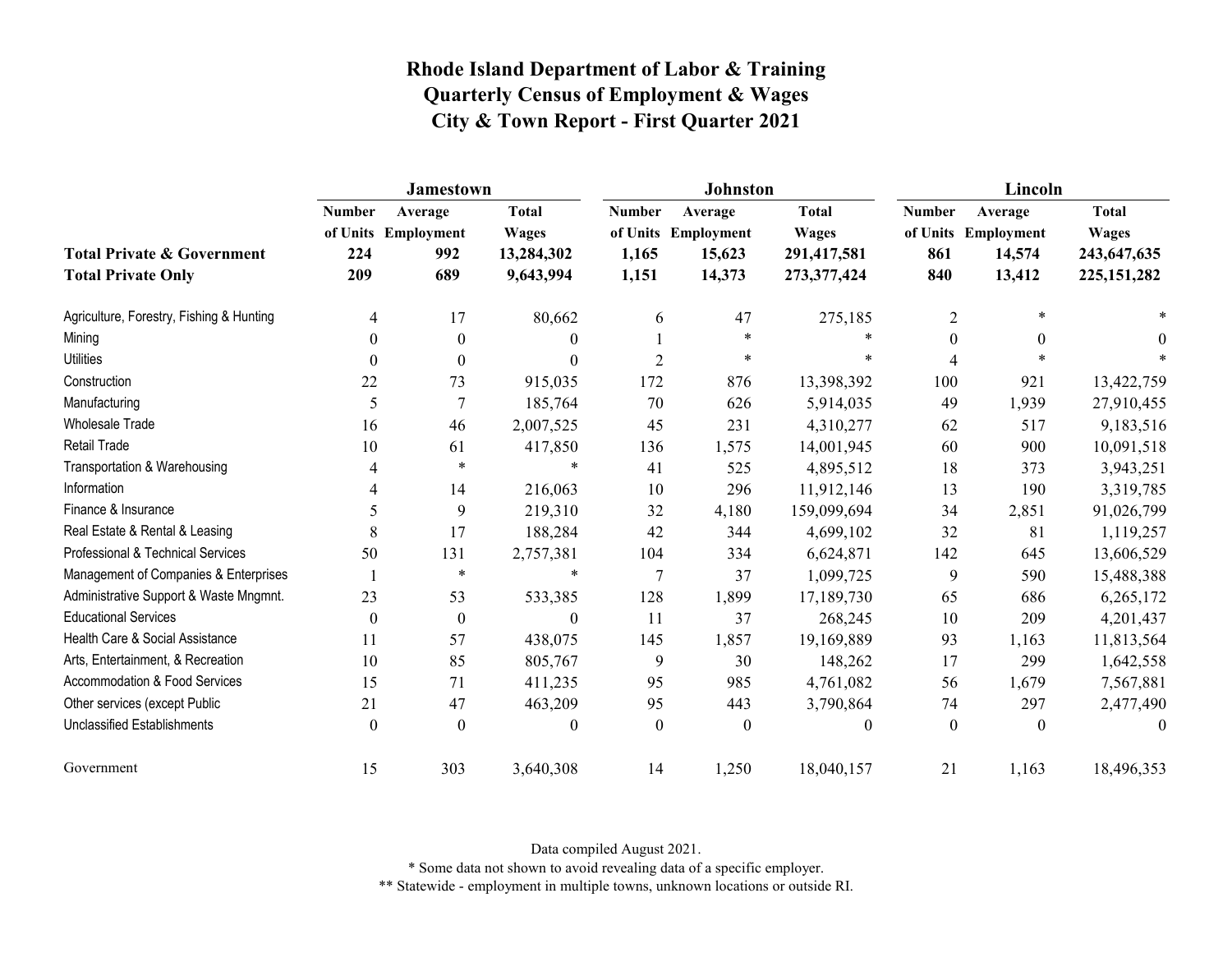|                                                                    | <b>Little Compton</b>       |                                              |                                                        |                             | Middletown                                        |                                                            | Narragansett                |                                                  |                                                          |
|--------------------------------------------------------------------|-----------------------------|----------------------------------------------|--------------------------------------------------------|-----------------------------|---------------------------------------------------|------------------------------------------------------------|-----------------------------|--------------------------------------------------|----------------------------------------------------------|
| <b>Total Private &amp; Government</b><br><b>Total Private Only</b> | <b>Number</b><br>155<br>149 | Average<br>of Units Employment<br>608<br>483 | <b>Total</b><br><b>Wages</b><br>6,521,931<br>5,137,669 | <b>Number</b><br>754<br>742 | Average<br>of Units Employment<br>10,442<br>9,857 | <b>Total</b><br><b>Wages</b><br>146,516,562<br>137,600,847 | <b>Number</b><br>484<br>465 | Average<br>of Units Employment<br>3,809<br>2,978 | <b>Total</b><br><b>Wages</b><br>43,529,677<br>29,599,543 |
| Agriculture, Forestry, Fishing & Hunting                           | 10                          | 27                                           | 300,072                                                | 5                           | 30                                                | 354,949                                                    | 7                           | 24                                               | 261,015                                                  |
| Mining                                                             | $\theta$                    | $\boldsymbol{0}$                             | $\Omega$                                               | 2                           | $\ast$                                            |                                                            | $\Omega$                    | $\mathbf{0}$                                     | $\Omega$                                                 |
| <b>Utilities</b>                                                   | $\boldsymbol{0}$            | $\boldsymbol{0}$                             | $\Omega$                                               |                             | $\ast$                                            | $\ast$                                                     | $\boldsymbol{0}$            | $\boldsymbol{0}$                                 |                                                          |
| Construction                                                       | 26                          | 117                                          | 1,677,346                                              | 73                          | 457                                               | 6,372,175                                                  | 40                          | 127                                              | 1,691,621                                                |
| Manufacturing                                                      | 4                           | 10                                           | 142,843                                                | 10                          | 388                                               | 9,743,433                                                  | 15                          | 249                                              | 3,692,621                                                |
| Wholesale Trade                                                    | 8                           | $\ast$                                       | $\ast$                                                 | 30                          | 129                                               | 1,851,192                                                  | 19                          | 72                                               | 928,690                                                  |
| <b>Retail Trade</b>                                                |                             | 29                                           | 172,325                                                | 90                          | 1,439                                             | 12,442,444                                                 | 57                          | 690                                              | 5,173,485                                                |
| Transportation & Warehousing                                       | 2                           | $\ast$                                       | *                                                      | 10                          | 119                                               | 861,969                                                    | 9                           | 74                                               | 737,217                                                  |
| Information                                                        | 0                           | $\boldsymbol{0}$                             | $\theta$                                               | 11                          | 101                                               | 2,752,496                                                  | 7                           | 9                                                | 522,986                                                  |
| Finance & Insurance                                                |                             | $\ast$                                       | $\ast$                                                 | 37                          | 606                                               | 15,955,607                                                 | 20                          | 59                                               | 1,505,696                                                |
| Real Estate & Rental & Leasing                                     | 3                           | 3                                            | 121,557                                                | 28                          | 113                                               | 1,310,311                                                  | 21                          | 116                                              | 1,353,276                                                |
| <b>Professional &amp; Technical Services</b>                       | 21                          | 42                                           | 852,889                                                | 109                         | 2,606                                             | 49,241,934                                                 | 65                          | 101                                              | 2,546,892                                                |
| Management of Companies & Enterprises                              | $\theta$                    | $\boldsymbol{0}$                             | $\mathbf{0}$                                           | 8                           | 494                                               | 10,312,493                                                 | 4                           | 7                                                | 761,039                                                  |
| Administrative Support & Waste Mngmnt.                             | 24                          | 48                                           | 443,169                                                | 52                          | 249                                               | 2,235,975                                                  | 26                          | 54                                               | 679,307                                                  |
| <b>Educational Services</b>                                        | $\overline{2}$              | $\ast$                                       | $\ast$                                                 | 17                          | 223                                               | 2,483,840                                                  | 8                           | 10                                               | 75,773                                                   |
| Health Care & Social Assistance                                    | 5                           | 41                                           | 223,563                                                | 83                          | 1,185                                             | 11,110,735                                                 | 39                          | 357                                              | 3,631,411                                                |
| Arts, Entertainment, & Recreation                                  | 8                           | 23                                           | 271,281                                                | 16                          | 79                                                | 612,759                                                    | 11                          | 46                                               | 606,225                                                  |
| Accommodation & Food Services                                      | 9                           | 55                                           | 177,308                                                | 91                          | 1,220                                             | 6,712,294                                                  | 67                          | 796                                              | 4,175,276                                                |
| Other services (except Public                                      | 19                          | 71                                           | 455,120                                                | 68                          | 404                                               | 2,797,425                                                  | 50                          | 186                                              | 1,257,013                                                |
| <b>Unclassified Establishments</b>                                 | $\boldsymbol{0}$            | $\boldsymbol{0}$                             | $\theta$                                               | $\mathbf{1}$                |                                                   | $\ast$                                                     | $\boldsymbol{0}$            | $\theta$                                         | $\theta$                                                 |
| Government                                                         | 6                           | 126                                          | 1,384,262                                              | 12                          | 585                                               | 8,915,715                                                  | 19                          | 831                                              | 13,930,134                                               |

Data compiled August 2021.

\* Some data not shown to avoid revealing data of a specific employer.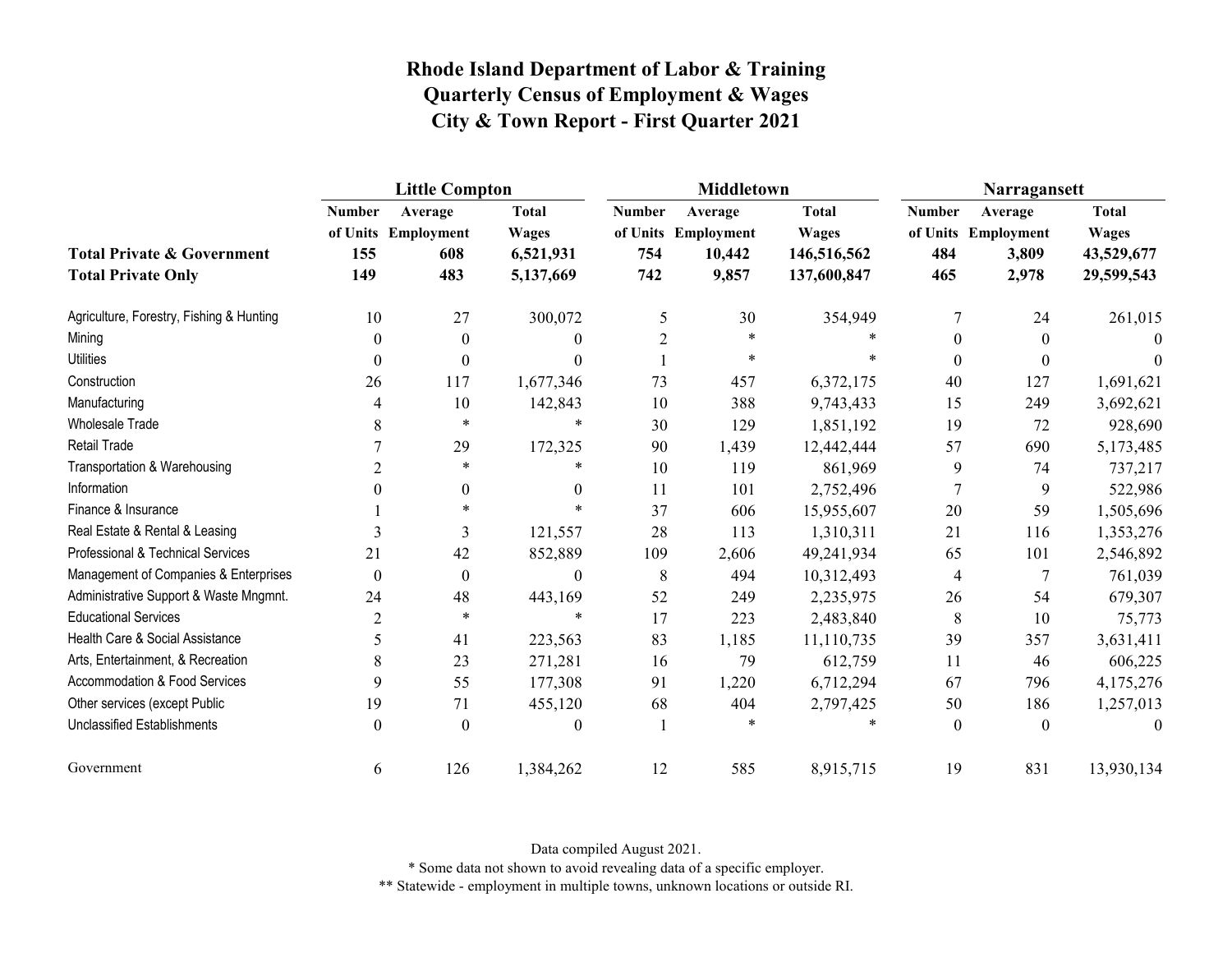|                                                                    | <b>New Shoreham</b>         |                                              |                                                        |                                 | <b>Newport</b>                                    |                                                            | <b>North Kingstown</b>          |                                                    |                                                              |
|--------------------------------------------------------------------|-----------------------------|----------------------------------------------|--------------------------------------------------------|---------------------------------|---------------------------------------------------|------------------------------------------------------------|---------------------------------|----------------------------------------------------|--------------------------------------------------------------|
| <b>Total Private &amp; Government</b><br><b>Total Private Only</b> | <b>Number</b><br>213<br>201 | Average<br>of Units Employment<br>494<br>371 | <b>Total</b><br><b>Wages</b><br>5,585,289<br>4,233,354 | <b>Number</b><br>1,364<br>1,330 | Average<br>of Units Employment<br>15,461<br>9,450 | <b>Total</b><br><b>Wages</b><br>253,394,259<br>116,225,254 | <b>Number</b><br>1,145<br>1,124 | Average<br>of Units Employment<br>17,248<br>15,962 | <b>Total</b><br><b>Wages</b><br>237, 753, 718<br>217,113,149 |
| Agriculture, Forestry, Fishing & Hunting                           | 3                           | 3                                            | 8,273                                                  | 4                               | $\ast$                                            | *                                                          | 14                              | 72                                                 | 1,032,612                                                    |
| Mining                                                             | 0                           | $\Omega$                                     | 0                                                      | $\theta$                        | $\boldsymbol{0}$                                  | $\theta$                                                   | $\theta$                        | $\theta$                                           | $\theta$                                                     |
| <b>Utilities</b>                                                   |                             | $\ast$                                       | $\ast$                                                 |                                 | $\ast$                                            |                                                            |                                 |                                                    |                                                              |
| Construction                                                       | 31                          | 61                                           | 818,394                                                | 77                              | 262                                               | 3,465,491                                                  | 110                             | 563                                                | 10,677,892                                                   |
| Manufacturing                                                      | 8                           |                                              | 16,991                                                 | 30                              | 162                                               | 2,086,731                                                  | 65                              | 7,278                                              | 112,821,652                                                  |
| <b>Wholesale Trade</b>                                             |                             | $\ast$                                       | *                                                      | 63                              | 155                                               | 2,865,009                                                  | 89                              | 399                                                | 7,294,917                                                    |
| Retail Trade                                                       | 33                          | 53                                           | 609,985                                                | 185                             | 1,247                                             | 9,394,678                                                  | 120                             | 2,053                                              | 17,898,348                                                   |
| Transportation & Warehousing                                       | 5                           | 9                                            | 44,831                                                 | 41                              | 193                                               | 5,434,567                                                  | 35                              | 855                                                | 10,561,094                                                   |
| Information                                                        | $\overline{2}$              | $\ast$                                       | $\ast$                                                 | 23                              | 146                                               | 4,133,701                                                  | 18                              | 96                                                 | 3,690,574                                                    |
| Finance & Insurance                                                |                             | $\ast$                                       | $\ast$                                                 | 54                              | 248                                               | 12,872,738                                                 | 45                              | 374                                                | 7,056,871                                                    |
| Real Estate & Rental & Leasing                                     | 14                          | 32                                           | 219,661                                                | 50                              | 270                                               | 3,413,703                                                  | 27                              | 72                                                 | 892,894                                                      |
| Professional & Technical Services                                  | 3                           |                                              | 9,870                                                  | 209                             | 691                                               | 12,439,608                                                 | 173                             | 368                                                | 7,067,390                                                    |
| Management of Companies & Enterprises                              |                             | $\ast$                                       | $\ast$                                                 | 8                               | 6                                                 | 1,945,257                                                  | 15                              | 393                                                | 8,047,024                                                    |
| Administrative Support & Waste Mngmnt.                             | 13                          | 25                                           | 215,772                                                | 90                              | 292                                               | 3,566,402                                                  | 83                              | 638                                                | 6,037,010                                                    |
| <b>Educational Services</b>                                        |                             | $\ast$                                       | $\star$                                                | 21                              | 698                                               | 8,702,818                                                  | 27                              | 159                                                | 1,204,902                                                    |
| Health Care & Social Assistance                                    | 3                           | 17                                           | 228,798                                                | 85                              | 1,626                                             | 17,770,321                                                 | 112                             | 1,471                                              | 13,958,269                                                   |
| Arts, Entertainment, & Recreation                                  | 12                          | 13                                           | 305,206                                                | 49                              | 377                                               | 4,320,285                                                  | 36                              | 125                                                | 1,066,620                                                    |
| Accommodation & Food Services                                      | 57                          | 118                                          | 1,261,753                                              | 188                             | 2,475                                             | 17,445,807                                                 | 61                              | 698                                                | 3,091,869                                                    |
| Other services (except Public                                      | 12                          | 18                                           | 159,046                                                | 152                             | 582                                               | 6,153,781                                                  | 92                              | 298                                                | 3,110,420                                                    |
| Unclassified Establishments                                        | $\theta$                    | $\theta$                                     | 0                                                      | $\theta$                        | $\theta$                                          | $\boldsymbol{0}$                                           |                                 | $\ast$                                             |                                                              |
| Government                                                         | 12                          | 123                                          | 1,351,935                                              | 34                              | 6,011                                             | 137,169,005                                                | 21                              | 1,286                                              | 20,640,569                                                   |

Data compiled August 2021.

\* Some data not shown to avoid revealing data of a specific employer.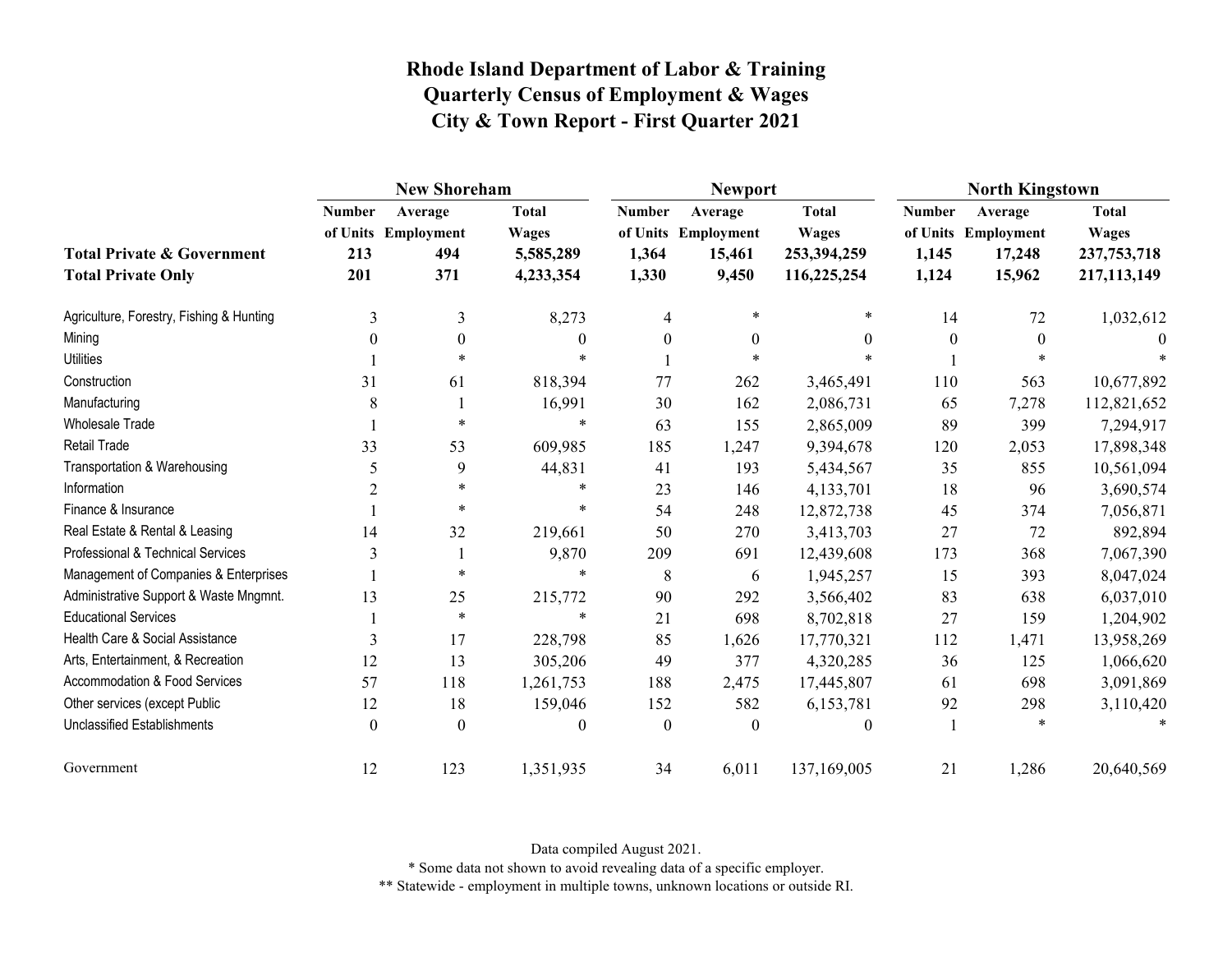|                                                                    | <b>North Providence</b>     |                                                  |                                                          |                             | <b>North Smithfield</b>                          |                                                          | Pawtucket                       |                                                    |                                                            |  |
|--------------------------------------------------------------------|-----------------------------|--------------------------------------------------|----------------------------------------------------------|-----------------------------|--------------------------------------------------|----------------------------------------------------------|---------------------------------|----------------------------------------------------|------------------------------------------------------------|--|
| <b>Total Private &amp; Government</b><br><b>Total Private Only</b> | <b>Number</b><br>693<br>683 | Average<br>of Units Employment<br>6,253<br>5,406 | <b>Total</b><br><b>Wages</b><br>64,697,496<br>53,542,900 | <b>Number</b><br>436<br>427 | Average<br>of Units Employment<br>4,637<br>4,276 | <b>Total</b><br><b>Wages</b><br>49,747,788<br>45,110,192 | <b>Number</b><br>1,693<br>1,670 | Average<br>of Units Employment<br>18,619<br>16,570 | <b>Total</b><br><b>Wages</b><br>273,695,443<br>238,320,005 |  |
| Agriculture, Forestry, Fishing & Hunting                           |                             | $\star$                                          | $\ast$                                                   | 3                           | 7                                                | 39,748                                                   | 3                               | $\ast$                                             |                                                            |  |
| Mining                                                             | $\theta$                    | $\boldsymbol{0}$                                 | $\Omega$                                                 | 2                           | $\ast$                                           | $\ast$                                                   | $\Omega$                        | $\Omega$                                           | $\Omega$                                                   |  |
| <b>Utilities</b>                                                   | $\boldsymbol{0}$            | $\boldsymbol{0}$                                 | 0                                                        |                             | $\star$                                          | $\ast$                                                   | 3                               | 70                                                 | 1,284,502                                                  |  |
| Construction                                                       | 66                          | 194                                              | 2,963,063                                                | 76                          | 152                                              | 1,657,349                                                | 182                             | 1,008                                              | 16,308,058                                                 |  |
| Manufacturing                                                      | 26                          | 165                                              | 1,774,026                                                | 18                          | 450                                              | 5,153,619                                                | 129                             | 3,166                                              | 40,728,597                                                 |  |
| Wholesale Trade                                                    | 20                          | 69                                               | 1,618,208                                                | 29                          | 196                                              | 3,056,662                                                | 91                              | 522                                                | 6,908,396                                                  |  |
| <b>Retail Trade</b>                                                | 86                          | 1,031                                            | 8,201,656                                                | 43                          | 1,199                                            | 10,380,397                                               | 165                             | 1,314                                              | 11,303,579                                                 |  |
| Transportation & Warehousing                                       | 23                          | 146                                              | 1,240,156                                                | 11                          | 295                                              | 3,270,653                                                | $72\,$                          | 494                                                | 4,904,428                                                  |  |
| Information                                                        | 7                           | 20                                               | 571,477                                                  | 4                           | 11                                               | 176,196                                                  | 19                              | 74                                                 | 1,325,660                                                  |  |
| Finance & Insurance                                                | 25                          | 93                                               | 1,876,905                                                | 18                          | 58                                               | 1,315,426                                                | 51                              | 595                                                | 11,947,062                                                 |  |
| Real Estate & Rental & Leasing                                     | 39                          | 122                                              | 1,120,057                                                | 14                          | 39                                               | 254,422                                                  | 55                              | 218                                                | 2,126,151                                                  |  |
| Professional & Technical Services                                  | 69                          | 214                                              | 2,856,842                                                | 53                          | 264                                              | 5,366,512                                                | 160                             | 732                                                | 12,068,586                                                 |  |
| Management of Companies & Enterprises                              | 3                           | 19                                               | 351,227                                                  | $\boldsymbol{0}$            | $\boldsymbol{0}$                                 | $\boldsymbol{0}$                                         | 9                               | 1,269                                              | 68, 357, 955                                               |  |
| Administrative Support & Waste Mngmnt.                             | 52                          | 516                                              | 4,766,677                                                | 24                          | 281                                              | 3,512,827                                                | 131                             | 1,516                                              | 13,515,174                                                 |  |
| <b>Educational Services</b>                                        | $\,8\,$                     | 20                                               | 72,370                                                   | 3                           | $\overline{2}$                                   | 23,306                                                   | 29                              | 382                                                | 4,017,782                                                  |  |
| Health Care & Social Assistance                                    | 104                         | 1,844                                            | 20,247,354                                               | 53                          | 568                                              | 5,544,296                                                | 215                             | 2,751                                              | 26,771,311                                                 |  |
| Arts, Entertainment, & Recreation                                  | 5                           | 35                                               | 167,815                                                  | $\tau$                      | 54                                               | 343,978                                                  | 27                              | 210                                                | 2,012,813                                                  |  |
| Accommodation & Food Services                                      | 70                          | 623                                              | 3,289,824                                                | 27                          | 440                                              | 2,165,410                                                | 148                             | 1,284                                              | 6,453,642                                                  |  |
| Other services (except Public                                      | 78                          | 294                                              | 2,397,159                                                | 40                          | 208                                              | 2,117,433                                                | 179                             | 964                                                | 8,233,119                                                  |  |
| <b>Unclassified Establishments</b>                                 |                             | $\ast$                                           |                                                          |                             | *                                                | $\ast$                                                   | 2                               |                                                    |                                                            |  |
| Government                                                         | 10                          | 847                                              | 11,154,596                                               | 9                           | 361                                              | 4,637,596                                                | 23                              | 2,048                                              | 35, 375, 438                                               |  |

Data compiled August 2021.

\* Some data not shown to avoid revealing data of a specific employer.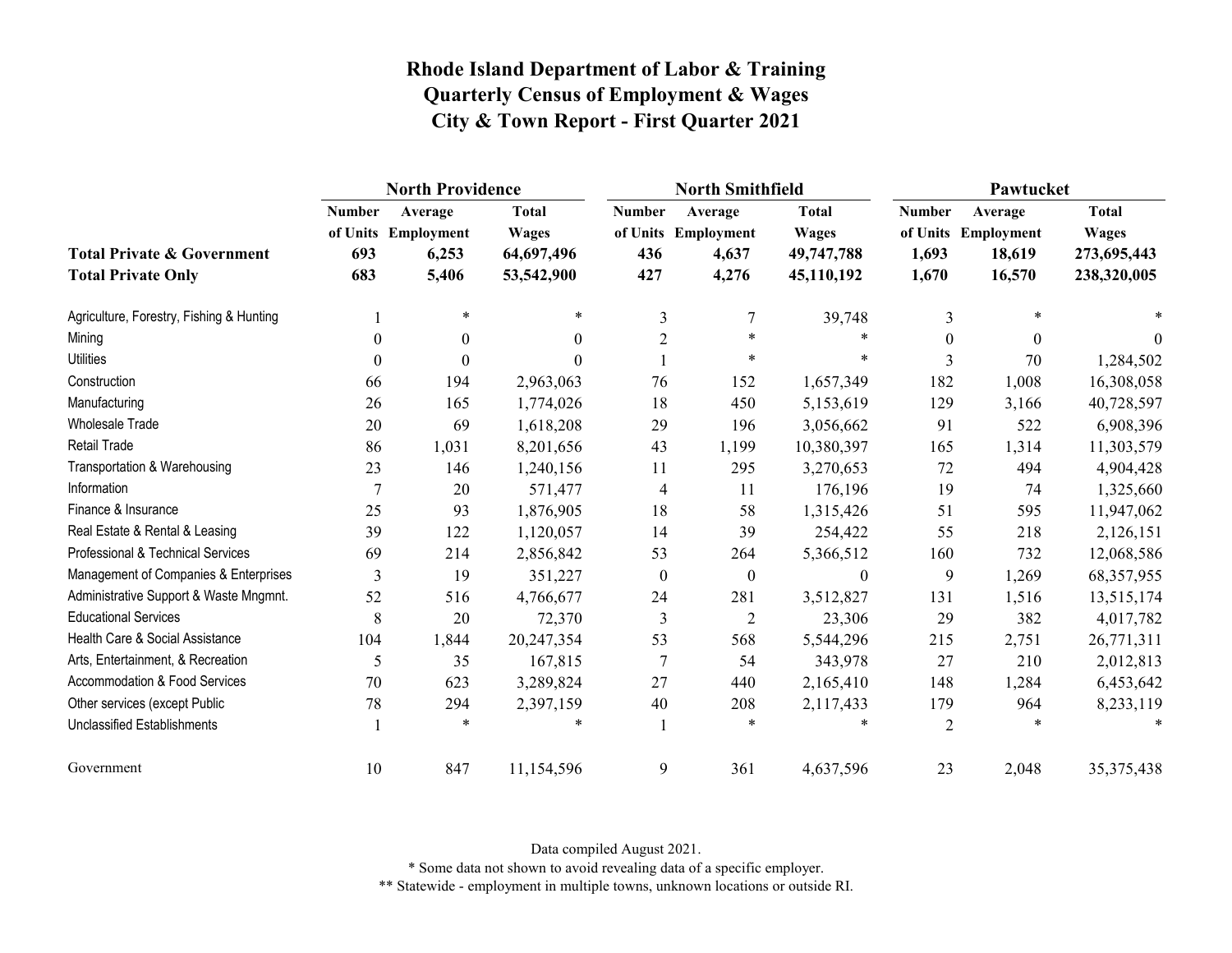|                                                                    | Portsmouth                  |                                                  |                                                           |                                 | Providence                                          |                                                                | <b>Richmond</b>             |                                                  |                                                          |
|--------------------------------------------------------------------|-----------------------------|--------------------------------------------------|-----------------------------------------------------------|---------------------------------|-----------------------------------------------------|----------------------------------------------------------------|-----------------------------|--------------------------------------------------|----------------------------------------------------------|
| <b>Total Private &amp; Government</b><br><b>Total Private Only</b> | <b>Number</b><br>594<br>578 | Average<br>of Units Employment<br>5,686<br>4,958 | <b>Total</b><br><b>Wages</b><br>102,978,876<br>93,484,684 | <b>Number</b><br>6,358<br>6,257 | Average<br>of Units Employment<br>103,465<br>88,263 | <b>Total</b><br><b>Wages</b><br>1,715,814,709<br>1,447,257,692 | <b>Number</b><br>168<br>160 | Average<br>of Units Employment<br>1,860<br>1,192 | <b>Total</b><br><b>Wages</b><br>20,046,968<br>10,127,860 |
| Agriculture, Forestry, Fishing & Hunting                           | 13                          | 37                                               | 278,335                                                   | 5                               | 42                                                  | 395,869                                                        | 8                           | 25                                               | 390,987                                                  |
| Mining                                                             | $\theta$                    | $\mathbf{0}$                                     | $\theta$                                                  | $\boldsymbol{0}$                | $\theta$                                            | 0                                                              |                             | $*$                                              |                                                          |
| <b>Utilities</b>                                                   |                             | $\ast$                                           | $\ast$                                                    | 8                               | 487                                                 | 13,734,784                                                     | $\theta$                    | $\boldsymbol{0}$                                 | 0                                                        |
| Construction                                                       | 87                          | 366                                              | 4,708,676                                                 | 331                             | 2,398                                               | 50,891,377                                                     | 27                          | 135                                              | 1,415,910                                                |
| Manufacturing                                                      | 21                          | 1,438                                            | 47,684,038                                                | 216                             | 3,045                                               | 38,983,296                                                     | 4                           | 75                                               | 747,493                                                  |
| Wholesale Trade                                                    | 33                          | 122                                              | 2,824,225                                                 | 232                             | 2,598                                               | 47,584,973                                                     | $\overline{7}$              | 51                                               | 790,648                                                  |
| Retail Trade                                                       | 55                          | 547                                              | 5,584,109                                                 | 652                             | 5,927                                               | 47,423,059                                                     | 24                          | 295                                              | 2,259,396                                                |
| Transportation & Warehousing                                       |                             | 76                                               | 586,301                                                   | 155                             | 1,430                                               | 10,673,915                                                     | 3                           | 105                                              | 534,023                                                  |
| Information                                                        | 17                          | 52                                               | 1,031,107                                                 | 122                             | 1,214                                               | 23,824,794                                                     | $\overline{2}$              | $\ast$                                           |                                                          |
| Finance & Insurance                                                | 22                          | 202                                              | 9,420,775                                                 | 319                             | 4,131                                               | 191,496,174                                                    | 5                           | 48                                               | 523,553                                                  |
| Real Estate & Rental & Leasing                                     | 15                          | 28                                               | 447,557                                                   | 210                             | 1,316                                               | 19,314,701                                                     | $\overline{2}$              | $\ast$                                           | $\ast$                                                   |
| Professional & Technical Services                                  | 80                          | 170                                              | 2,843,837                                                 | 1,088                           | 6,903                                               | 156,269,547                                                    | 15                          | 43                                               | 470,890                                                  |
| Management of Companies & Enterprises                              | 3                           | $\ast$                                           | *                                                         | 46                              | 2,554                                               | 103,178,805                                                    | $\boldsymbol{0}$            | $\mathbf{0}$                                     | $\theta$                                                 |
| Administrative Support & Waste Mngmnt.                             | 38                          | 189                                              | 1,597,670                                                 | 420                             | 6,314                                               | 70,757,186                                                     | 12                          | 45                                               | 426,078                                                  |
| <b>Educational Services</b>                                        | 19                          | 264                                              | 2,645,263                                                 | 164                             | 11,595                                              | 184,792,242                                                    | $\boldsymbol{0}$            | $\boldsymbol{0}$                                 | $\Omega$                                                 |
| Health Care & Social Assistance                                    | 58                          | 845                                              | 8,891,808                                                 | 836                             | 27,762                                              | 405,686,671                                                    | 13                          | 43                                               | 448,297                                                  |
| Arts, Entertainment, & Recreation                                  | 11                          | 105                                              | 1,299,909                                                 | 78                              | 559                                                 | 6,492,340                                                      | 6                           | 29                                               | 174,941                                                  |
| Accommodation & Food Services                                      | 43                          | 333                                              | 1,785,907                                                 | 666                             | 6,632                                               | 41,068,568                                                     | 19                          | 209                                              | 905,740                                                  |
| Other services (except Public                                      | 55                          | 179                                              | 1,737,621                                                 | 705                             | 3,351                                               | 34,663,561                                                     | 12                          | 26                                               | 171,919                                                  |
| <b>Unclassified Establishments</b>                                 | $\theta$                    | $\mathbf{0}$                                     | $\theta$                                                  | $\overline{4}$                  | 4                                                   | 25,830                                                         | $\boldsymbol{0}$            | $\theta$                                         | $\theta$                                                 |
| Government                                                         | 16                          | 728                                              | 9,494,192                                                 | 101                             | 15,202                                              | 268,557,017                                                    | 8                           | 668                                              | 9,919,108                                                |

Data compiled August 2021.

\* Some data not shown to avoid revealing data of a specific employer.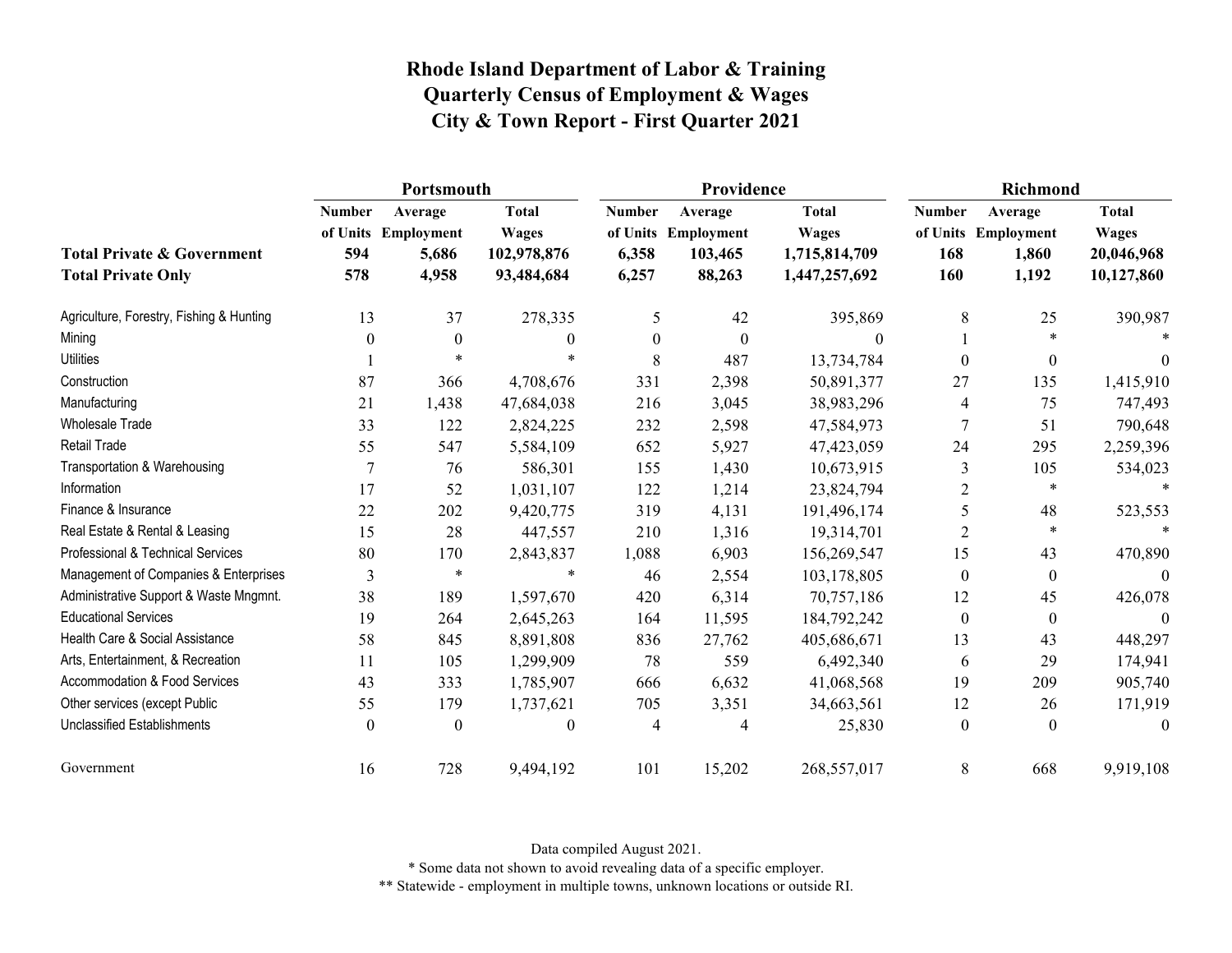|                                                                    | <b>Scituate</b>             |                                                  |                                                         |                             | Smithfield                                         |                                                              | <b>South Kingstown</b>          |                                                   |                                                            |
|--------------------------------------------------------------------|-----------------------------|--------------------------------------------------|---------------------------------------------------------|-----------------------------|----------------------------------------------------|--------------------------------------------------------------|---------------------------------|---------------------------------------------------|------------------------------------------------------------|
| <b>Total Private &amp; Government</b><br><b>Total Private Only</b> | <b>Number</b><br>300<br>288 | Average<br>of Units Employment<br>1,613<br>1,031 | <b>Total</b><br><b>Wages</b><br>18,633,960<br>9,414,359 | <b>Number</b><br>908<br>894 | Average<br>of Units Employment<br>14,569<br>13,940 | <b>Total</b><br><b>Wages</b><br>293,858,549<br>284, 845, 121 | <b>Number</b><br>1,113<br>1,091 | Average<br>of Units Employment<br>12,538<br>8,931 | <b>Total</b><br><b>Wages</b><br>168,771,754<br>109,762,472 |
| Agriculture, Forestry, Fishing & Hunting                           | 7                           | 23                                               | 109,491                                                 | 4                           | 6                                                  | 41,500                                                       | 20                              | 52                                                | 421,371                                                    |
| Mining                                                             | 0                           | $\theta$                                         | $\Omega$                                                |                             | $\ast$                                             |                                                              |                                 | $\ast$                                            |                                                            |
| <b>Utilities</b>                                                   |                             | $\ast$                                           | *                                                       | $\boldsymbol{0}$            | $\boldsymbol{0}$                                   | $\boldsymbol{0}$                                             | $\overline{2}$                  | *                                                 |                                                            |
| Construction                                                       | 77                          | 224                                              | 2,634,746                                               | 111                         | 870                                                | 14,677,662                                                   | 145                             | 500                                               | 6,126,731                                                  |
| Manufacturing                                                      | 9                           | 9                                                | 125,431                                                 | 58                          | 1,171                                              | 19,043,519                                                   | 29                              | 400                                               | 8,893,289                                                  |
| <b>Wholesale Trade</b>                                             | 13                          | 29                                               | 452,958                                                 | 55                          | 840                                                | 17,806,645                                                   | 63                              | 417                                               | 13,250,303                                                 |
| <b>Retail Trade</b>                                                | 19                          | 194                                              | 1,563,808                                               | 107                         | 1,801                                              | 13,924,729                                                   | 93                              | 1,166                                             | 10,250,479                                                 |
| Transportation & Warehousing                                       | 15                          | 66                                               | 780,519                                                 | 15                          | 129                                                | 1,763,924                                                    | 8                               | 114                                               | 683,908                                                    |
| Information                                                        | $\overline{c}$              | *                                                | *                                                       | 11                          | 154                                                | 2,977,525                                                    | 22                              | 94                                                | 2,136,873                                                  |
| Finance & Insurance                                                | 10                          | $\ast$                                           | *                                                       | 46                          | 2,947                                              | 118,531,780                                                  | 37                              | 271                                               | 5,465,095                                                  |
| Real Estate & Rental & Leasing                                     | 8                           | 13                                               | 145,865                                                 | 28                          | 133                                                | 3,177,738                                                    | 33                              | 116                                               | 1,164,262                                                  |
| Professional & Technical Services                                  | 33                          | 72                                               | 1,061,565                                               | 132                         | 1,148                                              | 37,487,987                                                   | 137                             | 387                                               | 7,879,470                                                  |
| Management of Companies & Enterprises                              | 0                           | $\boldsymbol{0}$                                 | $\mathbf{0}$                                            | 4                           | 266                                                | 10,478,624                                                   | 7                               | 22                                                | 467,192                                                    |
| Administrative Support & Waste Mngmnt.                             | 20                          | 23                                               | 258,886                                                 | 64                          | 415                                                | 5,129,904                                                    | 94                              | 265                                               | 2,736,668                                                  |
| <b>Educational Services</b>                                        |                             | $\ast$                                           | $\ast$                                                  | 12                          | 864                                                | 13,799,713                                                   | 21                              | 366                                               | 3,764,374                                                  |
| Health Care & Social Assistance                                    | 25                          | 86                                               | 566,691                                                 | 79                          | 1,336                                              | 11,647,554                                                   | 133                             | 2,910                                             | 33,770,942                                                 |
| Arts, Entertainment, & Recreation                                  | 3                           |                                                  | 7,584                                                   | 17                          | 73                                                 | 435,746                                                      | 31                              | 153                                               | 1,129,277                                                  |
| Accommodation & Food Services                                      | 19                          | 192                                              | 704,313                                                 | 74                          | 1,165                                              | 6,285,609                                                    | 103                             | 1,192                                             | 6,565,270                                                  |
| Other services (except Public                                      | 26                          | 59                                               | 509,692                                                 | 75                          | 608                                                | 7,477,801                                                    | 112                             | 482                                               | 4,605,875                                                  |
| <b>Unclassified Establishments</b>                                 | 0                           | $\theta$                                         | $\mathbf{0}$                                            |                             | $\ast$                                             | $\star$                                                      | $\boldsymbol{0}$                | $\theta$                                          | $\theta$                                                   |
| Government                                                         | 12                          | 582                                              | 9,219,601                                               | 14                          | 629                                                | 9,013,428                                                    | 22                              | 3,607                                             | 59,009,282                                                 |

Data compiled August 2021.

\* Some data not shown to avoid revealing data of a specific employer.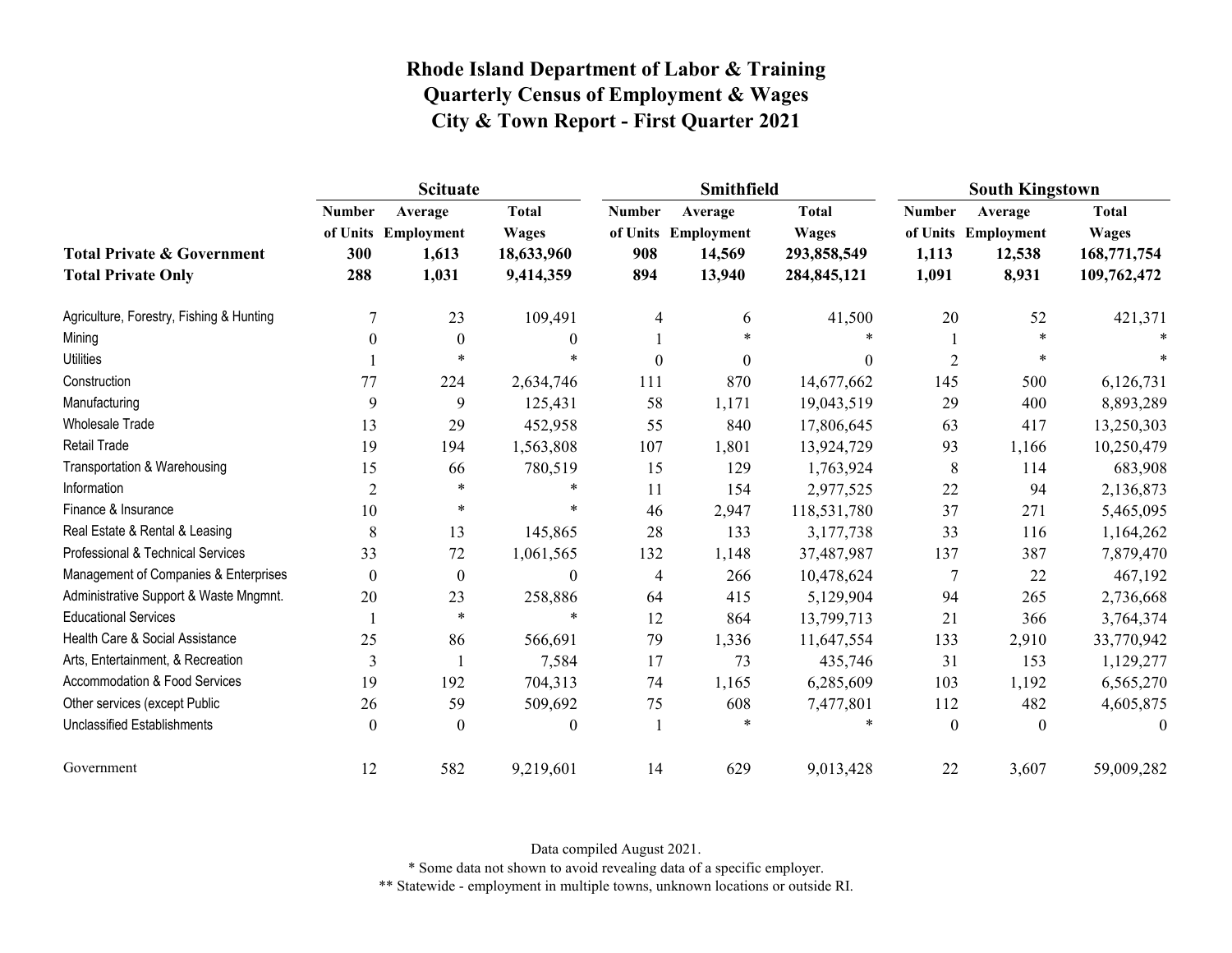|                                                                    | <b>Tiverton</b>             |                                                  |                                                          |                             | Warren                                           |                                                          | Warwick                         |                                                    |                                                            |  |
|--------------------------------------------------------------------|-----------------------------|--------------------------------------------------|----------------------------------------------------------|-----------------------------|--------------------------------------------------|----------------------------------------------------------|---------------------------------|----------------------------------------------------|------------------------------------------------------------|--|
| <b>Total Private &amp; Government</b><br><b>Total Private Only</b> | <b>Number</b><br>450<br>438 | Average<br>of Units Employment<br>3,027<br>2,562 | <b>Total</b><br><b>Wages</b><br>32,841,812<br>26,418,631 | <b>Number</b><br>404<br>397 | Average<br>of Units Employment<br>3,313<br>3,154 | <b>Total</b><br><b>Wages</b><br>36,054,664<br>33,968,405 | <b>Number</b><br>3,250<br>3,218 | Average<br>of Units Employment<br>44,185<br>40,444 | <b>Total</b><br><b>Wages</b><br>588,234,676<br>523,307,578 |  |
| Agriculture, Forestry, Fishing & Hunting                           | 5                           | 20                                               | 83,812                                                   | 2                           | $\ast$                                           |                                                          | 10                              |                                                    |                                                            |  |
| Mining                                                             | $\theta$                    | $\boldsymbol{0}$                                 | $\Omega$                                                 | $\theta$                    | $\mathbf{0}$                                     | $\overline{0}$                                           | $\boldsymbol{0}$                | $\theta$                                           | $\theta$                                                   |  |
| <b>Utilities</b>                                                   | 3                           | 24                                               | 684,921                                                  | $\boldsymbol{0}$            | $\boldsymbol{0}$                                 | $\theta$                                                 | $\overline{2}$                  |                                                    |                                                            |  |
| Construction                                                       | 62                          | 210                                              | 2,643,633                                                | 53                          | 136                                              | 1,861,770                                                | 289                             | 1,877                                              | 29,668,124                                                 |  |
| Manufacturing                                                      | 17                          | 98                                               | 882,831                                                  | 33                          | 842                                              | 12,204,718                                               | 115                             | 2,602                                              | 43,080,820                                                 |  |
| Wholesale Trade                                                    | 26                          | 101                                              | 1,306,098                                                | 16                          | 108                                              | 1,720,070                                                | 211                             | 1,642                                              | 26,163,425                                                 |  |
| Retail Trade                                                       | 63                          | 565                                              | 6,190,441                                                | 45                          | 296                                              | 1,849,644                                                | 388                             | 6,916                                              | 62,472,646                                                 |  |
| Transportation & Warehousing                                       | 8                           | 69                                               | 487,216                                                  |                             | $\ast$                                           | $\ast$                                                   | 69                              | 2,584                                              | 27,777,095                                                 |  |
| Information                                                        | $\overline{2}$              | $\ast$                                           | $\ast$                                                   | 3                           | 24                                               | 259,336                                                  | 36                              | 254                                                | 4,529,736                                                  |  |
| Finance & Insurance                                                | 15                          | 66                                               | 1,203,995                                                | 13                          | 125                                              | 1,943,259                                                | 213                             | 2,418                                              | 56,370,679                                                 |  |
| Real Estate & Rental & Leasing                                     | 9                           | 12                                               | 187,686                                                  | 9                           | 35                                               | 345,835                                                  | 133                             | 930                                                | 11,626,675                                                 |  |
| Professional & Technical Services                                  | 55                          | 87                                               | 2,332,894                                                | 43                          | 187                                              | 3,232,481                                                | 432                             | 1,953                                              | 31,397,871                                                 |  |
| Management of Companies & Enterprises                              |                             | $\star$                                          |                                                          | $\overline{c}$              | $\ast$                                           | $\ast$                                                   | 19                              | 1,439                                              | 44,843,690                                                 |  |
| Administrative Support & Waste Mngmnt.                             | 36                          | 59                                               | 875,776                                                  | 27                          | 110                                              | 859,495                                                  | 243                             | 2,679                                              | 27,054,810                                                 |  |
| <b>Educational Services</b>                                        | 6                           | 24                                               | 123,633                                                  | 6                           | 117                                              | 1,080,150                                                | 40                              | 497                                                | 5,317,008                                                  |  |
| Health Care & Social Assistance                                    | 37                          | 400                                              | 3,543,117                                                | 42                          | 446                                              | 4,710,187                                                | 431                             | 8,752                                              | 115,741,266                                                |  |
| Arts, Entertainment, & Recreation                                  | 9                           | 41                                               | 124,115                                                  | 8                           | 41                                               | 185,428                                                  | 45                              | 432                                                | 2,443,443                                                  |  |
| Accommodation & Food Services                                      | 37                          | 678                                              | 4,996,696                                                | 46                          | 453                                              | 1,960,015                                                | 254                             | 3,970                                              | 21,161,663                                                 |  |
| Other services (except Public                                      | 46                          | 106                                              | 691,943                                                  | 48                          | 155                                              | 1,260,121                                                | 288                             | 1,418                                              | 12,846,502                                                 |  |
| <b>Unclassified Establishments</b>                                 |                             | $\ast$                                           |                                                          | $\boldsymbol{0}$            | $\boldsymbol{0}$                                 | $\theta$                                                 | $\mathbf{0}$                    | 0                                                  | $\theta$                                                   |  |
| Government                                                         | 12                          | 465                                              | 6,423,181                                                | 7                           | 160                                              | 2,086,259                                                | 32                              | 3,741                                              | 64,927,098                                                 |  |

Data compiled August 2021.

\* Some data not shown to avoid revealing data of a specific employer.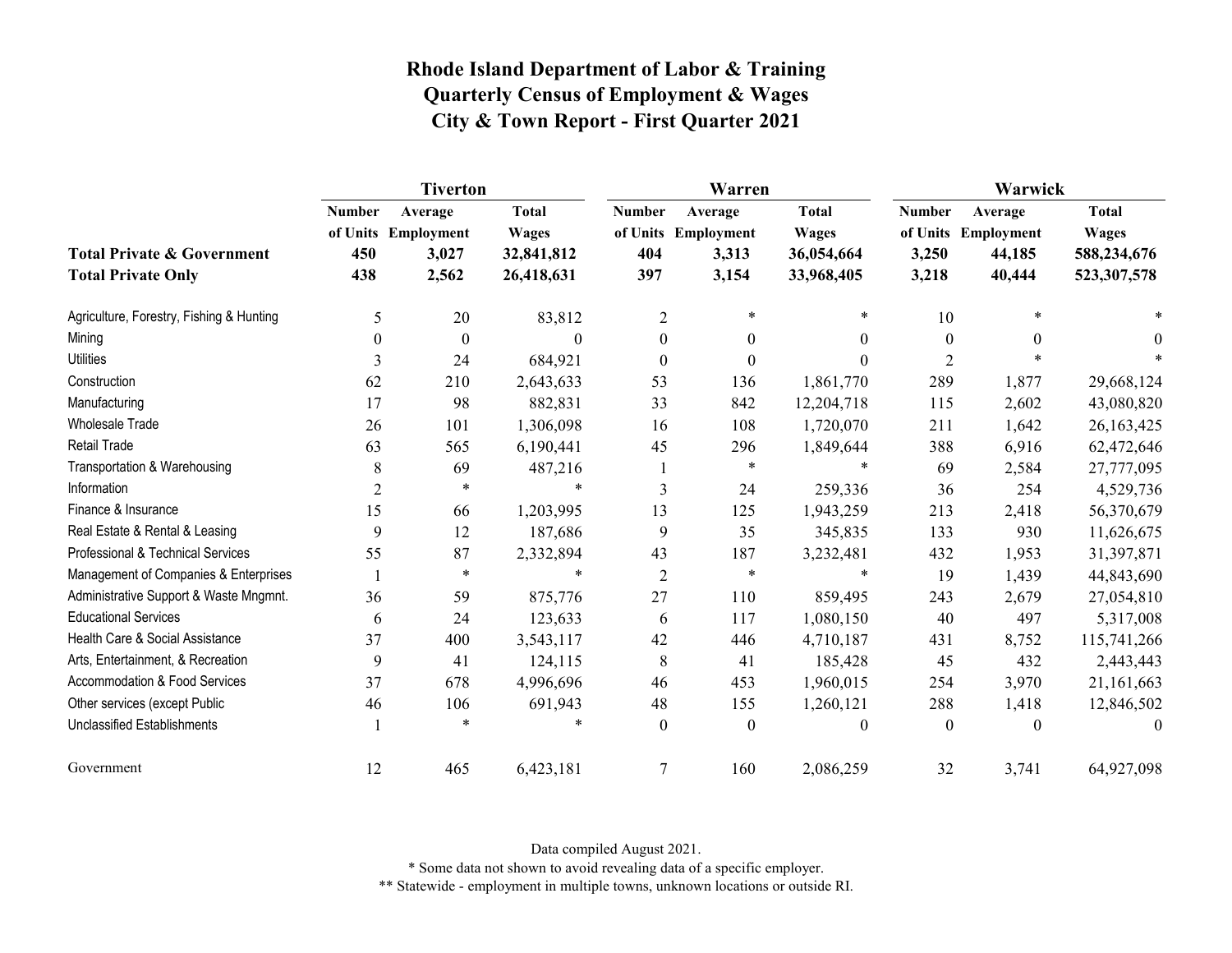|                                                                    | <b>West Greenwich</b>       |                                                  |                                                          | <b>West Warwick</b>         |                                                  |                                                           | Westerly                    |                                                  |                                                          |
|--------------------------------------------------------------------|-----------------------------|--------------------------------------------------|----------------------------------------------------------|-----------------------------|--------------------------------------------------|-----------------------------------------------------------|-----------------------------|--------------------------------------------------|----------------------------------------------------------|
| <b>Total Private &amp; Government</b><br><b>Total Private Only</b> | <b>Number</b><br>242<br>232 | Average<br>of Units Employment<br>2,986<br>2,655 | <b>Total</b><br><b>Wages</b><br>72,088,507<br>66,405,489 | <b>Number</b><br>608<br>593 | Average<br>of Units Employment<br>7,474<br>6,510 | <b>Total</b><br><b>Wages</b><br>107,854,381<br>94,195,018 | <b>Number</b><br>925<br>906 | Average<br>of Units Employment<br>8,208<br>7,280 | <b>Total</b><br><b>Wages</b><br>93,738,701<br>81,558,103 |
| Agriculture, Forestry, Fishing & Hunting                           |                             | $\ast$                                           | $\ast$                                                   | $\overline{2}$              | $\ast$                                           | $\ast$                                                    | $\overline{2}$              | $\ast$                                           |                                                          |
| Mining                                                             |                             | $\ast$                                           | $\ast$                                                   | $\boldsymbol{0}$            | $\theta$                                         | $\theta$                                                  |                             | $*$                                              |                                                          |
| <b>Utilities</b>                                                   | $\boldsymbol{0}$            | $\boldsymbol{0}$                                 | $\theta$                                                 |                             | $\ast$                                           |                                                           |                             | $\ast$                                           |                                                          |
| Construction                                                       | 43                          | 101                                              | 1,086,602                                                | 66                          | 399                                              | 4,756,443                                                 | 89                          | 296                                              | 3,810,594                                                |
| Manufacturing                                                      | 10                          | 989                                              | 39,881,810                                               | 25                          | 1,287                                            | 16,266,150                                                | 25                          | 548                                              | 7,221,525                                                |
| <b>Wholesale Trade</b>                                             | 12                          | 221                                              | 5,491,820                                                | 29                          | 324                                              | 9,341,819                                                 | 41                          | 105                                              | 1,600,951                                                |
| Retail Trade                                                       | 13                          | 92                                               | 705,932                                                  | 80                          | 896                                              | 10,349,012                                                | 137                         | 1,864                                            | 14,715,731                                               |
| Transportation & Warehousing                                       |                             | 214                                              | 2,466,601                                                | 12                          | 295                                              | 3,585,818                                                 | 12                          | 55                                               | 558,824                                                  |
| Information                                                        | 5                           | 14                                               | 170,952                                                  | 14                          | 682                                              | 18,301,949                                                | 10                          | 87                                               | 1,273,203                                                |
| Finance & Insurance                                                | 9                           | 16                                               | 302,586                                                  | 19                          | 75                                               | 1,379,061                                                 | 38                          | 237                                              | 4,815,740                                                |
| Real Estate & Rental & Leasing                                     | 10                          | 133                                              | 3,836,947                                                | 22                          | 66                                               | 603,688                                                   | 23                          | 68                                               | 770,150                                                  |
| <b>Professional &amp; Technical Services</b>                       | 39                          | 384                                              | 8,301,867                                                | 68                          | 237                                              | 4,846,963                                                 | 90                          | 294                                              | 4,113,134                                                |
| Management of Companies & Enterprises                              | 3                           | 15                                               | 132,432                                                  | 5                           | 160                                              | 6,908,749                                                 | 7                           | 265                                              | 8,675,672                                                |
| Administrative Support & Waste Mngmnt.                             | 24                          | 71                                               | 860,521                                                  | 41                          | 145                                              | 1,339,895                                                 | 61                          | 133                                              | 960,306                                                  |
| <b>Educational Services</b>                                        | $\overline{2}$              | $\ast$                                           | $\ast$                                                   | 5                           | 34                                               | 180,387                                                   | 9                           | 39                                               | 621,866                                                  |
| Health Care & Social Assistance                                    | 23                          | 96                                               | 818,422                                                  | 70                          | 946                                              | 10,313,016                                                | 112                         | 1,739                                            | 21,056,230                                               |
| Arts, Entertainment, & Recreation                                  | $\overline{4}$              | 24                                               | 131,909                                                  | 6                           | $\overline{7}$                                   | 75,373                                                    | 39                          | 270                                              | 2,181,665                                                |
| Accommodation & Food Services                                      | 18                          | 214                                              | 1,283,223                                                | 61                          | 644                                              | 3,264,532                                                 | 117                         | 992                                              | 6,829,349                                                |
| Other services (except Public                                      | 8                           | 32                                               | 459,171                                                  | 67                          | 304                                              | 2,571,211                                                 | 91                          | 270                                              | 1,970,934                                                |
| <b>Unclassified Establishments</b>                                 | $\boldsymbol{0}$            | $\boldsymbol{0}$                                 | $\theta$                                                 | $\theta$                    | $\mathbf{0}$                                     | $\theta$                                                  |                             | $\ast$                                           |                                                          |
| Government                                                         | 10                          | 331                                              | 5,683,018                                                | 15                          | 964                                              | 13,659,363                                                | 19                          | 927                                              | 12,180,598                                               |

Data compiled August 2021.

\* Some data not shown to avoid revealing data of a specific employer.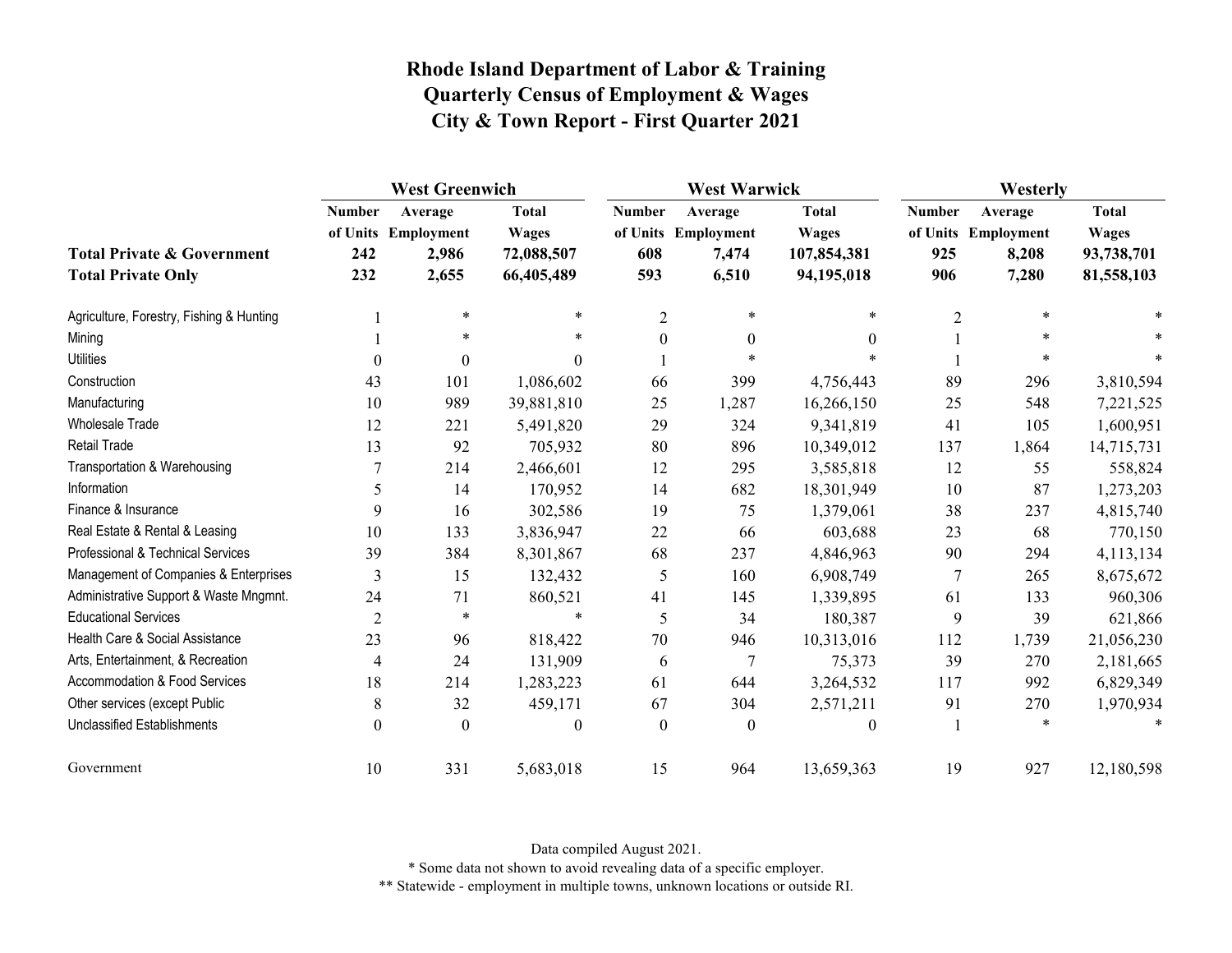|                                          |                  | Woonsocket                     |                              | Statewide **  |                                |                                                            |  |
|------------------------------------------|------------------|--------------------------------|------------------------------|---------------|--------------------------------|------------------------------------------------------------|--|
|                                          | <b>Number</b>    | Average<br>of Units Employment | <b>Total</b><br><b>Wages</b> | <b>Number</b> | Average<br>of Units Employment | <b>Total</b><br><b>Wages</b><br>313,437,442<br>308,244,912 |  |
| <b>Total Private &amp; Government</b>    | 917              | 12,730                         | 270,328,109                  | 6,009         | 12,027                         |                                                            |  |
| <b>Total Private Only</b>                | 900              | 11,231                         | 250, 221, 704                | 5,980         | 11,810                         |                                                            |  |
| Agriculture, Forestry, Fishing & Hunting | 1                | $\ast$                         | $\ast$                       | 2             | $\ast$                         | *                                                          |  |
| Mining                                   | $\boldsymbol{0}$ | $\boldsymbol{0}$               | $\boldsymbol{0}$             | $\theta$      | $\theta$                       | $\boldsymbol{0}$                                           |  |
| <b>Utilities</b>                         | $\overline{2}$   | $\ast$                         | $\ast$                       | 13            | $\ast$                         | $\ast$                                                     |  |
| Construction                             | 70               | 223                            | 2,331,833                    | 259           | 657                            | 12,362,641                                                 |  |
| Manufacturing                            | 52               | 858                            | 11,407,811                   | 30            | 26                             | 785,187                                                    |  |
| <b>Wholesale Trade</b>                   | 40               | 292                            | 5,392,956                    | 1,326         | 2,358                          | 87,768,459                                                 |  |
| <b>Retail Trade</b>                      | 110              | 1,172                          | 24,102,818                   | 160           | 327                            | 7,933,217                                                  |  |
| Transportation & Warehousing             | 25               | 469                            | 5,244,202                    | 75            | 272                            | 4,050,636                                                  |  |
| Information                              | 9                | 24                             | 140,468                      | 312           | 766                            | 21,092,012                                                 |  |
| Finance & Insurance                      | 27               | 105                            | 1,457,664                    | 344           | 840                            | 32,394,518                                                 |  |
| Real Estate & Rental & Leasing           | 38               | 117                            | 1,238,620                    | 85            | 134                            | 2,694,138                                                  |  |
| Professional & Technical Services        | 142              | 438                            | 10,831,625                   | 1,812         | 2,702                          | 79,464,458                                                 |  |
| Management of Companies & Enterprises    | 13               | 2,598                          | 138,215,584                  | 65            | 257                            | 6,954,717                                                  |  |
| Administrative Support & Waste Mngmnt.   | 61               | 470                            | 5,687,557                    | 682           | 2,350                          | 32,501,722                                                 |  |
| <b>Educational Services</b>              | 10               | 396                            | 3,714,244                    | 185           | 278                            | 4,515,304                                                  |  |
| Health Care & Social Assistance          | 131              | 2,918                          | 33,982,371                   | 207           | 337                            | 6,842,743                                                  |  |
| Arts, Entertainment, & Recreation        | $\overline{7}$   | 60                             | 293,944                      | 56            | 57                             | 915,960                                                    |  |
| Accommodation & Food Services            | 81               | 780                            | 3,953,737                    | 50            | 98                             | 961,352                                                    |  |
| Other services (except Public            | 81               | 294                            | 1,975,172                    | 218           | 255                            | 4,650,153                                                  |  |
| <b>Unclassified Establishments</b>       | $\boldsymbol{0}$ | $\boldsymbol{0}$               | $\boldsymbol{0}$             | 99            | 88                             | 2,177,343                                                  |  |
| Government                               | 17               | 1,500                          | 20,106,405                   | 29            | 217                            | 5,192,530                                                  |  |

Data compiled August 2021.

\* Some data not shown to avoid revealing data of a specific employer.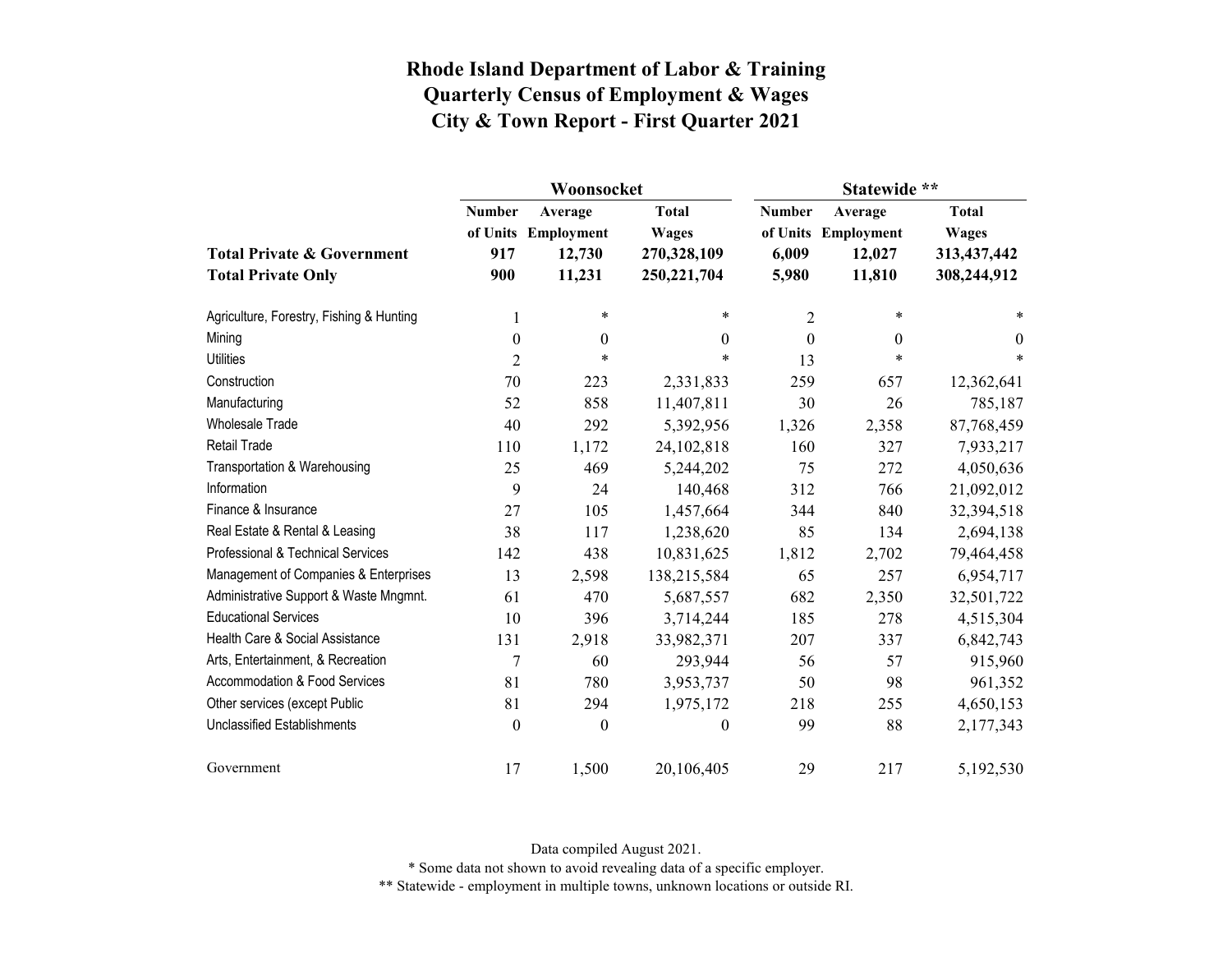|                                                                    | <b>Bristol County</b>           |                                                    |                                                            |                                 | <b>Kent County</b>                                 |                                                              |                                 | <b>Newport County</b>                              |                                                              |  |
|--------------------------------------------------------------------|---------------------------------|----------------------------------------------------|------------------------------------------------------------|---------------------------------|----------------------------------------------------|--------------------------------------------------------------|---------------------------------|----------------------------------------------------|--------------------------------------------------------------|--|
| <b>Total Private &amp; Government</b><br><b>Total Private Only</b> | <b>Number</b><br>1,644<br>1,609 | Average<br>of Units Employment<br>12,614<br>10,560 | <b>Total</b><br><b>Wages</b><br>143,830,576<br>117,988,737 | <b>Number</b><br>5,775<br>5,688 | Average<br>of Units Employment<br>69,478<br>62,672 | <b>Total</b><br><b>Wages</b><br>953,341,999<br>844, 347, 455 | <b>Number</b><br>3,541<br>3,446 | Average<br>of Units Employment<br>36,217<br>27,999 | <b>Total</b><br><b>Wages</b><br>555, 537, 742<br>388,511,079 |  |
| Agriculture, Forestry, Fishing & Hunting                           | 5                               | $\ast$                                             | $\ast$                                                     | 19                              | 79                                                 | 574,537                                                      | 41                              | 148                                                | 1,302,610                                                    |  |
| Mining                                                             | $\Omega$                        | $\theta$                                           | $\boldsymbol{0}$                                           |                                 | $\ast$                                             | $\ast$                                                       | $\overline{2}$                  | *                                                  |                                                              |  |
| <b>Utilities</b>                                                   | $\theta$                        | $\theta$                                           | $\boldsymbol{0}$                                           | 5                               | 29                                                 | 538,636                                                      | 6                               | 40                                                 | 1,144,221                                                    |  |
| Construction                                                       | 188                             | 572                                                | 7,204,293                                                  | 574                             | 3,081                                              | 44,955,312                                                   | 347                             | 1,484                                              | 19,782,356                                                   |  |
| Manufacturing                                                      | 92                              | 1,608                                              | 22,412,789                                                 | 209                             | 5,523                                              | 112,717,317                                                  | 87                              | 2,104                                              | 60,725,640                                                   |  |
| <b>Wholesale Trade</b>                                             | 103                             | 317                                                | 7,534,584                                                  | 352                             | 2,712                                              | 53,915,867                                                   | 176                             | 563                                                | 11,082,731                                                   |  |
| Retail Trade                                                       | 134                             | 1,140                                              | 8,917,683                                                  | 637                             | 10,372                                             | 93,749,870                                                   | 410                             | 3,888                                              | 34,201,847                                                   |  |
| Transportation & Warehousing                                       | 7                               | 80                                                 | 513,135                                                    | 104                             | 3,407                                              | 35,697,727                                                   | 72                              | 460                                                | 7,394,607                                                    |  |
| Information                                                        | 30                              | 75                                                 | 1,601,586                                                  | 77                              | 1,039                                              | 25,268,150                                                   | 57                              | 315                                                | 8,141,980                                                    |  |
| Finance & Insurance                                                | 67                              | 369                                                | 7,836,554                                                  | 330                             | 2,943                                              | 68,875,266                                                   | 134                             | 1,130                                              | 39,672,425                                                   |  |
| Real Estate & Rental & Leasing                                     | 43                              | 116                                                | 1,351,177                                                  | 216                             | 1,224                                              | 16,952,346                                                   | 113                             | 443                                                | 5,669,098                                                    |  |
| Professional & Technical Services                                  | 217                             | 473                                                | 10,314,340                                                 | 782                             | 3,699                                              | 69, 545, 375                                                 | 524                             | 3,728                                              | 70,468,543                                                   |  |
| Management of Companies & Enterprises                              | 7                               | 66                                                 | 813,620                                                    | 41                              | 1,952                                              | 59,684,972                                                   | 21                              | 504                                                | 12,395,498                                                   |  |
| Administrative Support & Waste Mngmnt.                             | 106                             | 310                                                | 4,012,422                                                  | 425                             | 3,575                                              | 36,095,250                                                   | 263                             | 890                                                | 9,252,377                                                    |  |
| <b>Educational Services</b>                                        | 40                              | 1,558                                              | 16,973,787                                                 | 77                              | 1,237                                              | 13,168,703                                                   | 65                              | 1,214                                              | 14,002,514                                                   |  |
| Health Care & Social Assistance                                    | 190                             | 1,645                                              | 14,689,768                                                 | 769                             | 12,406                                             | 154,941,381                                                  | 279                             | 4,154                                              | 41,977,619                                                   |  |
| Arts, Entertainment, & Recreation                                  | 43                              | 271                                                | 2,409,154                                                  | 77                              | 532                                                | 3,052,440                                                    | 103                             | 710                                                | 7,434,116                                                    |  |
| Accommodation & Food Services                                      | 135                             | 1,349                                              | 6,717,204                                                  | 466                             | 6,611                                              | 34,726,820                                                   | 383                             | 4,832                                              | 31,529,247                                                   |  |
| Other services (except Public                                      | 201                             | 600                                                | 4,604,174                                                  | 526                             | 2,246                                              | 19,775,963                                                   | 361                             | 1,388                                              | 12,299,099                                                   |  |
| <b>Unclassified Establishments</b>                                 |                                 | $\ast$                                             | $\ast$                                                     |                                 | $\ast$                                             | $\ast$                                                       | $\overline{2}$                  | *                                                  | $\ast$                                                       |  |
| Government                                                         | 35                              | 2,054                                              | 25,841,839                                                 | 87                              | 6,806                                              | 108,994,544                                                  | 95                              | 8,218                                              | 167,026,663                                                  |  |

Data compiled August 2021.

\* Some data not shown to avoid revealing data of a specific employer.